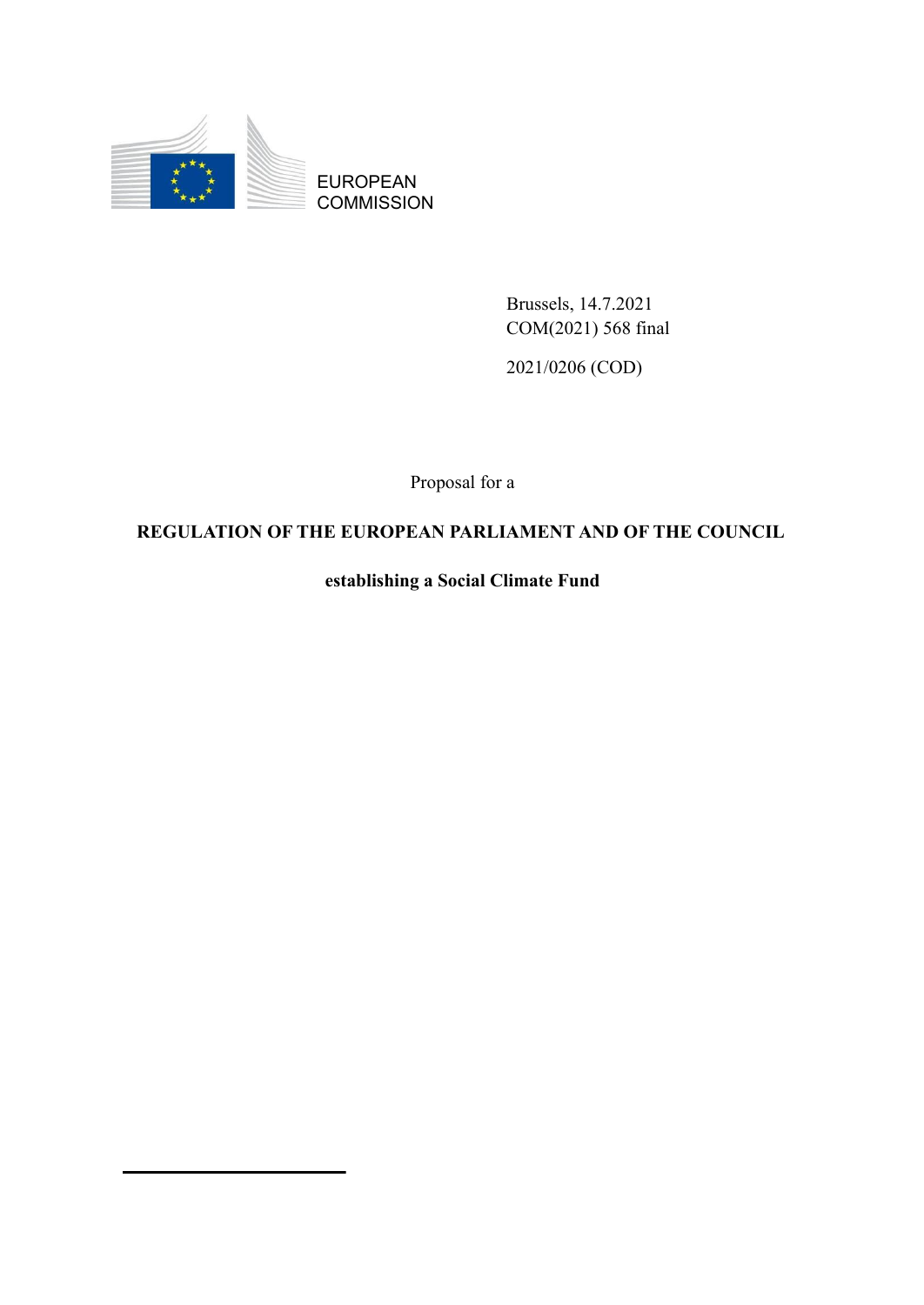### Proposal for a

### **REGULATION OF THE EUROPEAN PARLIAMENT AND OF THE COUNCIL**

#### **establishing a Social Climate Fund**

#### THE EUROPEAN PARLIAMENT AND THE COUNCIL OF THE EUROPEAN UNION,

Having regard to the Treaty on the Functioning of the European Union, and in particular Article 91(1), point (d), Article 192(1) and Article 194(1), point (c), thereof,

Having regard to the proposal from the European Commission,

After transmission of the draft legislative act to the national parliaments,

Having regard to the opinion of the European Economic and Social Committee<sup>26</sup>,

Having regard to the opinion of the Committee of the Regions<sup>27</sup>,

Acting in accordance with the ordinary legislative procedure

HAVE ADOPTED THIS REGULATION:

### CHAPTER I

### GENERAL PROVISIONS

#### *Article 1*

#### *Subject matter, scope and objectives*

The Social Climate Fund ('the Fund') is established.

It shall provide support to Member States for the financing of the measures and investments included in their Social Climate Plans ('the Plans').

The measures and investments supported by the Fund shall benefit households, microenterprises and transport users, which are vulnerable and particularly affected by the inclusion of greenhouse gas emissions from buildings and road transport into the scope of Directive 2003/87/EC, especially households in energy poverty and citizens without public transport alternative to individual cars (in remote and rural areas).

The general objective of the Fund is to contribute to the transition towards climate neutrality by addressing the social impacts of the inclusion of greenhouse gas emissions from buildings and road transport into the scope of Directive 2003/87/EC. The specific objective of the Fund is to support vulnerable households, vulnerable micro-enterprises and vulnerable transport users through temporary direct income support and through measures and investments intended to increase energy efficiency of buildings, decarbonisation of heating and cooling of buildings, including the integration of energy from renewable sources, and granting improved access to zero- and low-emission mobility and transport.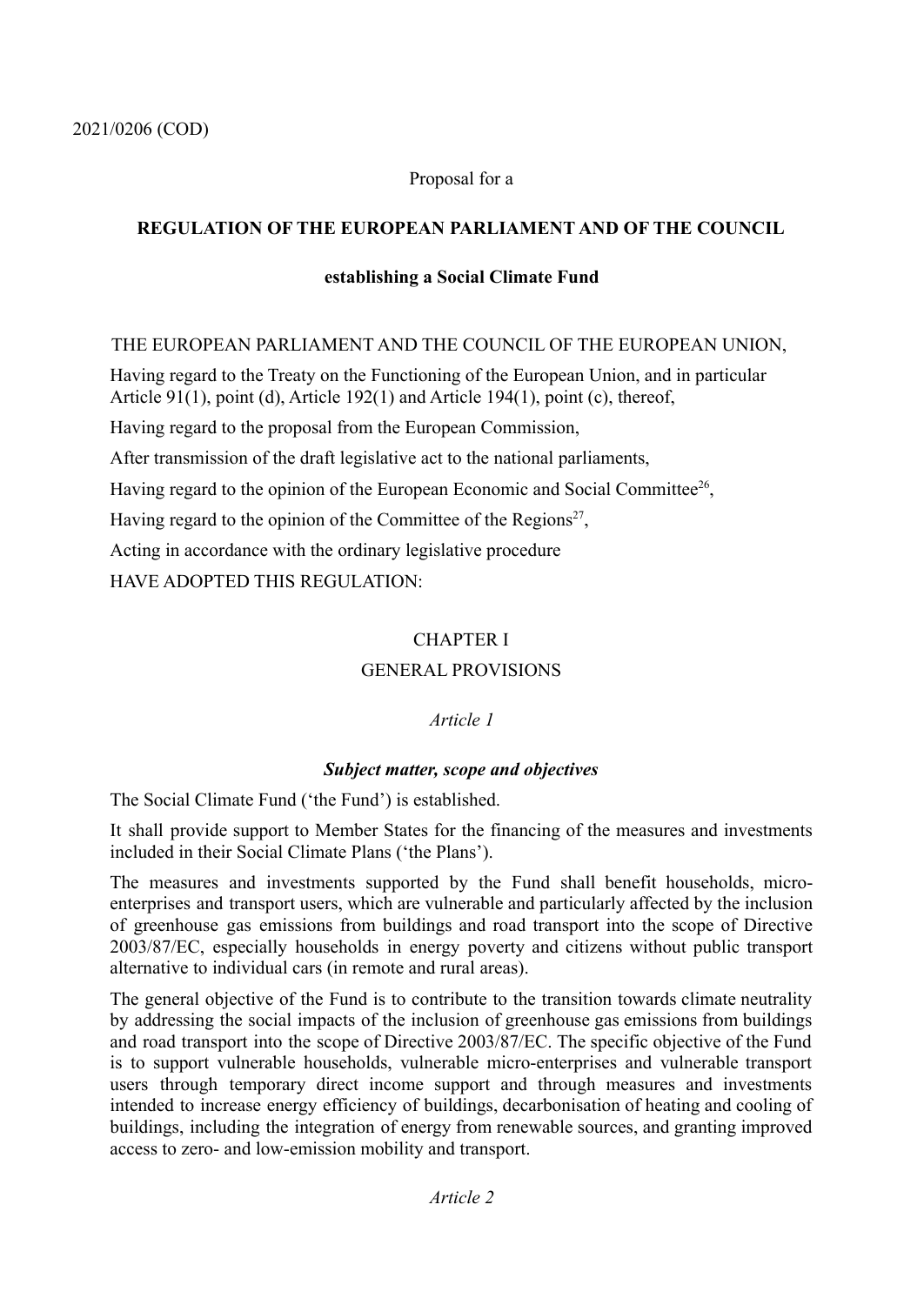### *Definitions*

For the purposes of this Regulation, the following definitions apply:

- (1) 'building renovation' means all kinds of energy-related building renovation, including the insulation of the building envelope, that is to say walls, roof, floor, the replacement of windows, the replacement of heating, cooling and cooking appliances, and the installation of on-site production of energy from renewable sources;
- (2) 'energy poverty' means energy poverty as defined in point [(49)] of Article 2 of Directive (EU)aof the of the European Parliament and of the Council<sup>50</sup>;
- (3) 'estimated total costs of the Plan' means estimated total costs of the measures and investments included in the submitted Plan;
- (4) 'financial allocation' means non-repayable financial support under the Fund that is available for allocation or that has been allocated to a Member State;

<sup>&</sup>lt;sup>50</sup> [Directive (EU) [yyyy/nnn] of the of the European Parliament and of the Council (OJ C […], […], p. [...]).] [Proposal for recast of Directive 2012/27/EU on energy efficiency]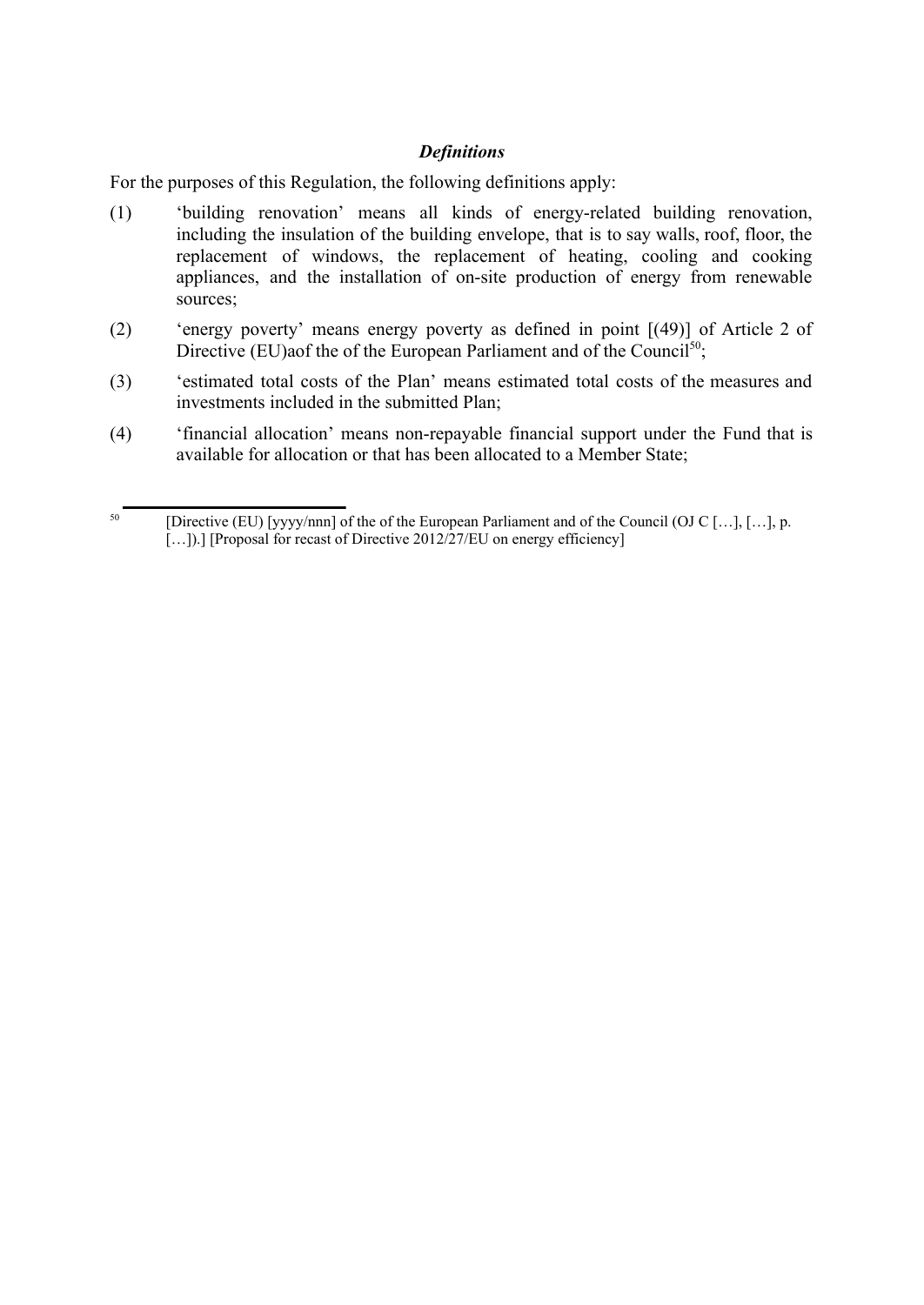- (5) 'household' means private household as defined in Article 2, point (15) of Regulation (EU) 2019/1700 of the European Parliament and of the Council<sup>51</sup>;
- (6) 'milestone' means a qualitative achievement used to measure progress towards the achievement of a measure or investment;
- (7) 'target' means a quantitative achievement used to measure progress towards the achievement of a measure or investment;
- (8) 'energy from renewable sources' means energy from renewable non-fossil sources as defined in Article 2, second subparagraph, point (1) of Directive (EU) 2018/2001 of the European Parliament and of the Council $52$ ;
- (9) 'micro-enterprise' means an enterprise that employs fewer than 10 persons and whose annual turnover or annual balance sheet does not exceed EUR 2 million, calculated in accordance with Articles 3 to 6 of Annex I to Commission Regulation (EU) No 651/2014<sup>53</sup>;
- (10) 'transport users' means households or micro-enterprises that use various transport and mobility options;
- (11) 'vulnerable households' means households in energy poverty or households, including lower middle-income ones, that are significantly affected by the price impacts of the inclusion of buildings into the scope of Directive 2003/87/EC and lack the means to renovate the building they occupy;
- (12) 'vulnerable micro-enterprises' means micro-enterprises that are significantly affected by the price impacts of the inclusion of buildings into the scope of Directive 2003/87/EC and lack the means to renovate the building they occupy;
- (13) 'vulnerable transport users' means transport users, including from lower middleincome households, that are significantly affected by the price impacts of the inclusion of road transport into the scope of Directive 2003/87/EC and lack the means to purchase zero- and low-emission vehicles or to switch to alternative sustainable modes of transport, including public transport, particularly in rural and remote areas.

<sup>&</sup>lt;sup>51</sup> Regulation (EU) 2019/1700 of the European Parliament and of the Council of 10 October 2019 establishing a common framework for European statistics relating to persons and households, based on data at individual level collected from samples, amending Regulations (EC) No 808/2004, (EC) No 452/2008 and (EC) No 1338/2008 of the European Parliament and of the Council, and repealing Regulation (EC) No 1177/2003 of the European Parliament and of the Council and Council Regulation (EC) No 577/980 (OJ L 261I , 14.10.2019, p. 1).

<sup>&</sup>lt;sup>52</sup> Directive (EU) 2018/2001 of the European Parliament and of the Council of 11 December 2018 on the promotion of the use of energy from renewable sources (OJ L 328, 21.12.2018, p. 82).

 $\frac{53}{2}$  Commission Regulation (EU) No 651/2014 of 17 June 2014 declaring certain categories of aid compatible with the internal market in application of Articles 107 and 108 of the Treaty Text with EEA relevance (OJ L 187, 26.6.2014, p. 1).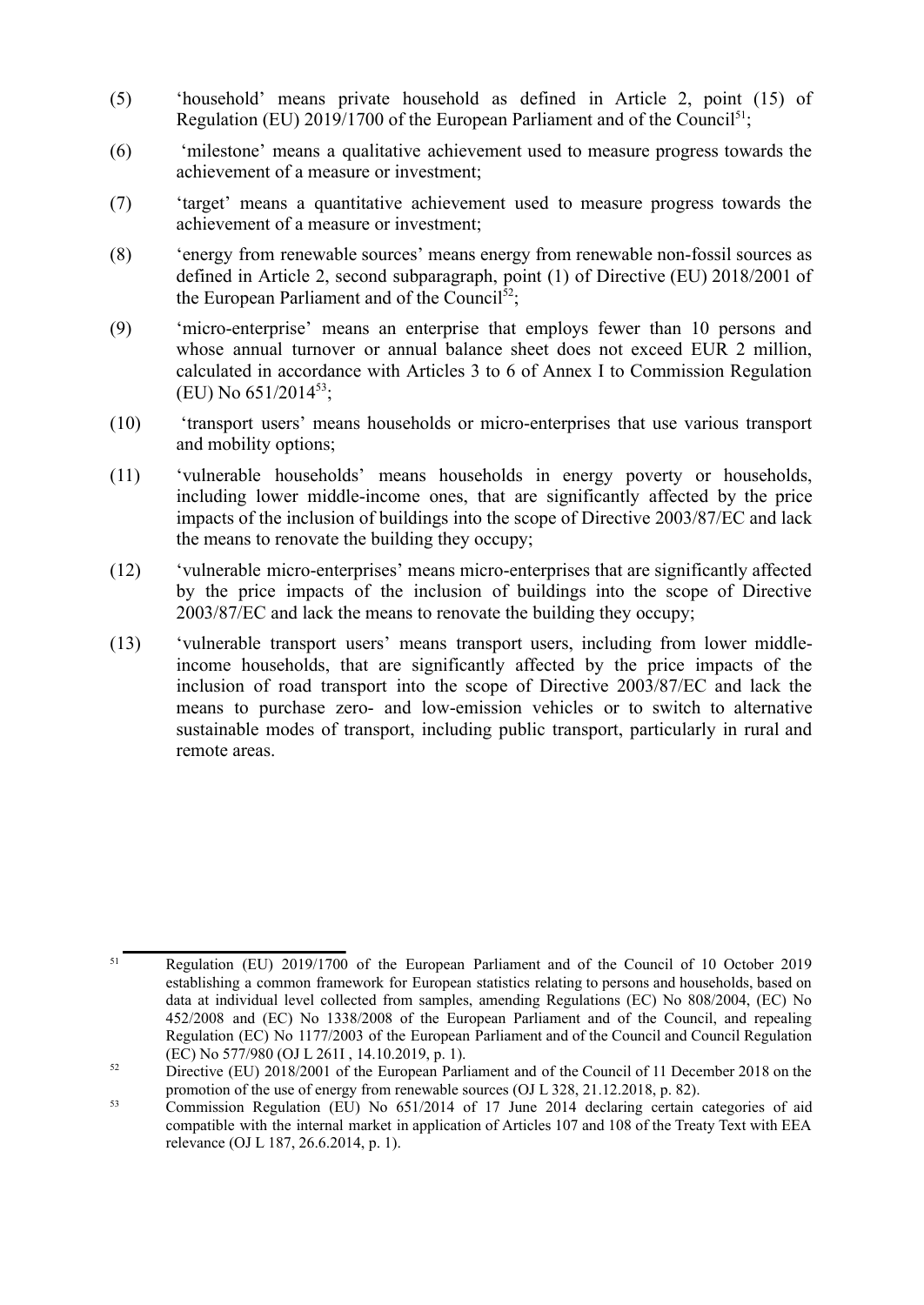# CHAPTER II SOCIAL CLIMATE PLANS

### *Article 3*

#### *Social Climate Plans*

- 1. Each Member State shall submit to the Commission a Social Climate Plan ('the Plan') together with the update to the integrated national energy and climate plan referred to in Article 14(2) of Regulation (EU) 2018/1999 in accordance with the procedure and timeline laid down in that Article. The Plan shall contain a coherent set of measures and investments to address the impact of carbon pricing on vulnerable households, vulnerable micro-enterprises and vulnerable transport users in order to ensure affordable heating, cooling and mobility while accompanying and accelerating necessary measures to meet the climate targets of the Union.
- 2. The Plan may include national measures providing temporary direct income support to vulnerable households and households that are vulnerable transport users to reduce the impact of the increase in the price of fossil fuels resulting from the inclusion of buildings and road transport into the scope of Directive 2003/87/EC.
- 3. The Plan shall include national projects to:
	- (a) finance measures and investments to increase energy efficiency of buildings, to implement energy efficiency improvement measures, to carry out building renovation, and to decarbonise heating and cooling of buildings, including the integration of energy production from renewable energy sources;
	- (b) finance measures and investments to increase the uptake of zero- and lowemission mobility and transport.

#### *Article 4*

#### *Content of Social Climate Plans*

- 1. Social Climate Plans shall set out in particular the following elements:
	- (a) concrete measures and investments in accordance with Article 3 to reduce the effects referred to in point (c) of this paragraph together with an explanation of how they would contribute effectively to the achievement of the objectives set out in Article 1 within the overall setting of a Member State's relevant policies;
	- (b) concrete accompanying measures needed to accomplish the measures and investments of the Plan and reduce the effects referred to in point (c) as well as information on existing or planned financing of measures and investments from other Union, international, public or private sources;
	- (c) an estimate of the likely effects of that increase in prices on households, and in particular on incidence of energy poverty, on micro-enterprises and on transport users, comprising in particular an estimate and the identification of vulnerable households, vulnerable micro-enterprises and vulnerable transport users; these impacts are to be analysed with a sufficient level of regional disaggregation, taking into account elements such as access to public transport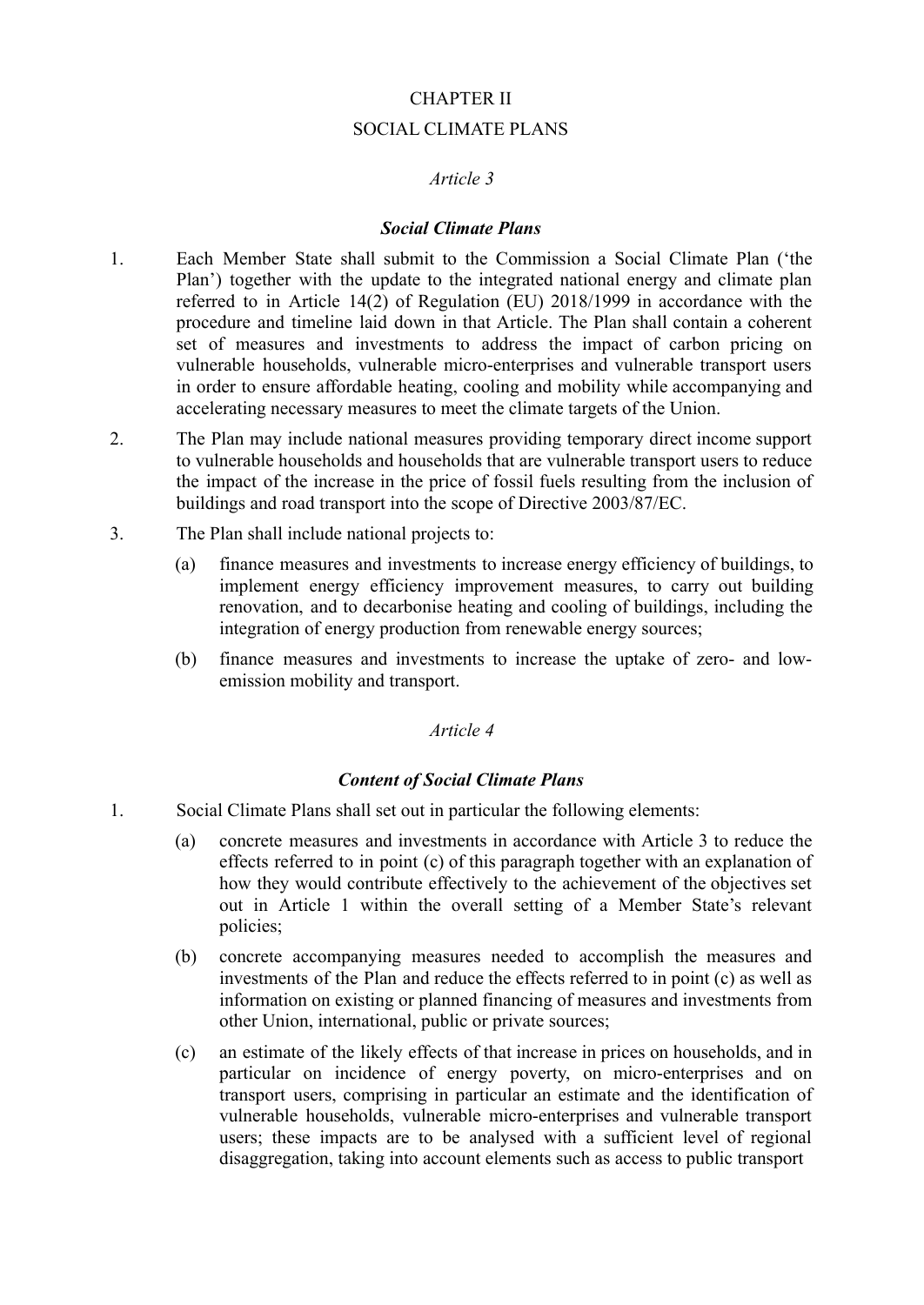and basic services and identifying the areas mostly affected, particularly territories which are remote and rural;

- (d) where the Plan provides for measures referred to in Article 3(2), the criteria for the identification of eligible final recipients, the indication of the envisaged time limit for the measures in question and their justification on the basis of a quantitative estimate and a qualitative explanation of how the measures in the Plan are expected to reduce energy and transport poverty and the vulnerability of households, micro-enterprises and transport users to an increase of road transport and heating fuel prices;
- (e) envisaged milestones, targets and an indicative timetable for the implementation of the measures and investments to be completed by 31 July 2032;
- (f) the estimated total costs of the Plan accompanied by appropriate cost justification and explanations of how it is in line with the principle of cost efficiency and commensurate to the expected impact of the Plan;
- (g) the envisaged national contribution to the total estimated costs, calculated in accordance with Article 14;
- (h) an explanation of how the Plan ensures that no investment or measure, included in the Plan does significant harm to environmental objectives within the meaning of Article 17 of Regulation (EU) 2020/852; the Commission shall provide technical guidance to the Member States targeted to the scope of the Fund to that effect; no explanation is required for the measures referred to in Article 3(2);
- (i) the arrangements for the effective monitoring and implementation of the Plan by the Member State concerned, in particular of the proposed milestones and targets, including indicators for the implementation of measures and investments, which, where relevant, shall be those available with the Statistical office of the European Union European Statistical Office and the European Energy Poverty Observatory as identified by Commission Recommendation  $2020/1563^{54}$  on energy poverty;
- (j) for the preparation and, where available, for the implementation of the Plan, a summary of the consultation process, conducted in accordance with Article 10 of Regulation (EU) 2018/1999 and with the national legal framework, of local and regional authorities, social partners, civil society organisations, youth organisations and other relevant stakeholders, and how the input of the stakeholders is reflected in the Plan;
- (k) an explanation of the Member State's system to prevent, detect and correct corruption, fraud and conflicts of interests, when using the funds provided under the Fund, and the arrangements that aim to avoid double funding from the Fund and other Union programmes.
- 2. The Plans shall be consistent with the information included and the commitments made by the Member States under the European Pillar of Social Rights Action Plan and the European Social Fund Plus (ESF+) established by Regulation (EU) 2021/1057, under their cohesion policy operational programmes under Regulation

<sup>54</sup> OJ L 357, 27.10.2020, p. 35.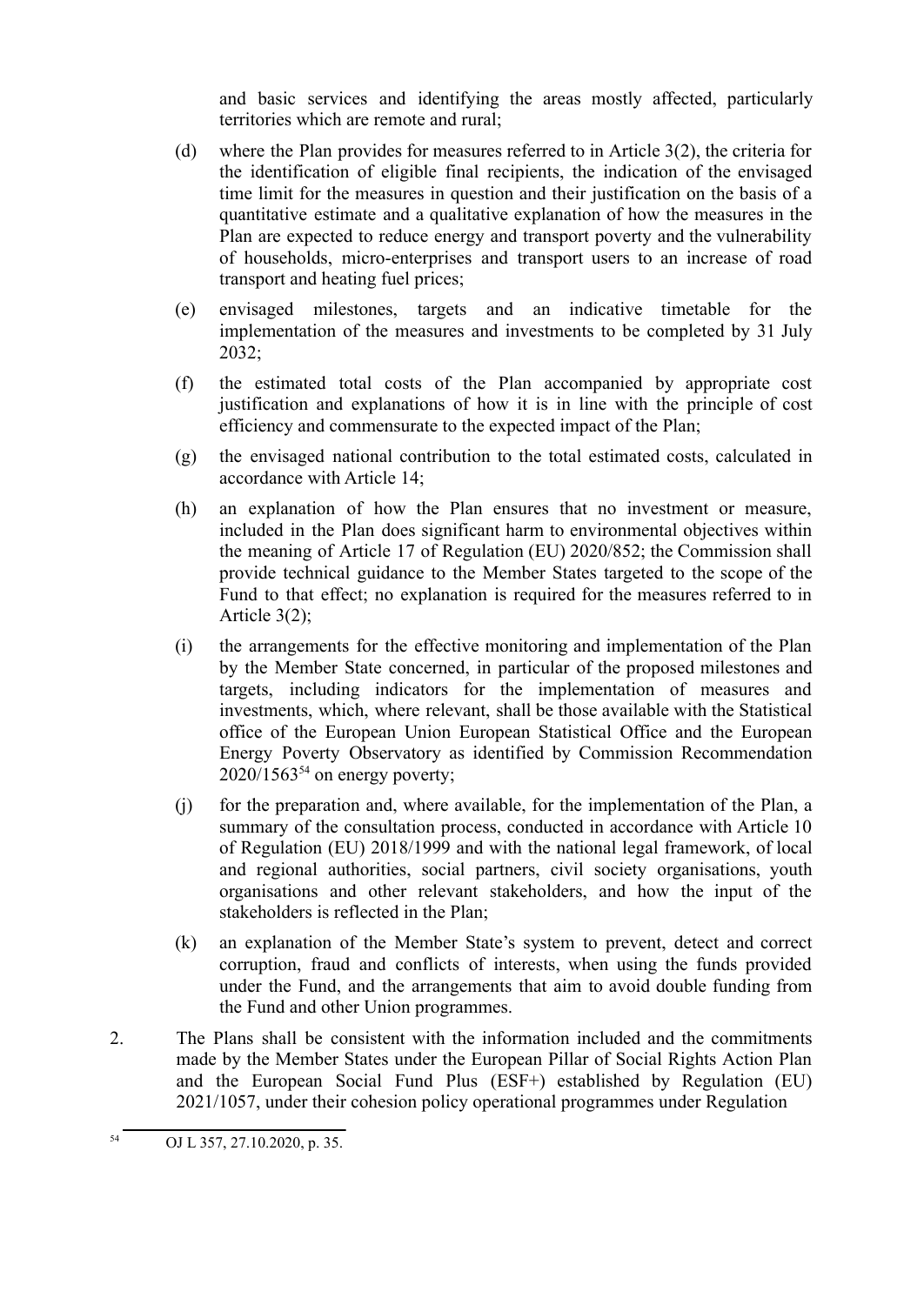(EU) 2021/1058<sup>55</sup> , under their Recovery and Resilience Plans in accordance with Regulation (EU) 2021/241 of the European Parliament and of the Council<sup>56</sup>, under their long-term buildings renovation strategies pursuant to Directive 2010/31/EU and under their updated integrated national energy and climate plans under Regulation (EU) 2018/1999. They shall also be complementary to the Just Transition Plans pursuant to Regulation (EU) 2021/1056 of the European Parliament and of the Council<sup>57</sup>.

3. When preparing their Plans, Member States may request the Commission to organise an exchange of good practices. Member States may also request technical support under the ELENA facility, established by an Agreement of the Commission with the European Investment Bank in 2009, or under the Technical Support Instrument established by Regulation (EU) 2021/240 of the European Parliament and of the Council<sup>58</sup>.

# CHAPTER III

# SUPPORT FROM THE FUND FOR SOCIAL CLIMATE PLANS

### *Article 5*

### *Principles governing the Fund and eligibility*

- 1. The Fund shall provide financial support to Member States to fund the measures and investments set out in their Plans.
- 2. Payment of support shall be conditional upon achieving the milestones and targets for measures and investments set out in the Plans. Those milestones and targets shall be compatible with the Union's climate targets and cover in particular:
	- (a) energy efficiency;
	- (b) building renovation;
	- (c) zero- and low-emission mobility and transport;
	- (d) greenhouse gas emissions reductions;
	- (e) reductions in the number of vulnerable households, especially households in energy poverty, of vulnerable micro-enterprises and of vulnerable transport users, including in rural and remote areas.
- 3. The Fund shall only support measures and investments respecting the principle of 'do no significant harm' referred to in Article 17 of Regulation (EU) 2020/852.

<sup>&</sup>lt;sup>55</sup> Regulation (EU) 2021/1058 of the European Parliament and of the Council of 24 June 2021 on the European Regional Development Fund and on the Cohesion Fund (OJ L 231, 30.6.2021, p. 60).

<sup>&</sup>lt;sup>56</sup> Regulation (EU) 2021/241 of the European Parliament and of the Council of 12 February 2021 establishing the Recovery and Resilience Facility (OJ L 57, 18.2.2021, p. 17).

<sup>&</sup>lt;sup>57</sup> Regulation (EU) 2021/1056 of the European Parliament and of the Council of 24 June 2021 establishing the Just Transition Fund (OJ L 231, 30.6.2021, p. 1).

<sup>&</sup>lt;sup>58</sup> Regulation (EU) 2021/240 of the European Parliament and of the Council of 10 February 2021 establishing a Technical Support Instrument (OJ L 57, 18.2.2021, p. 1).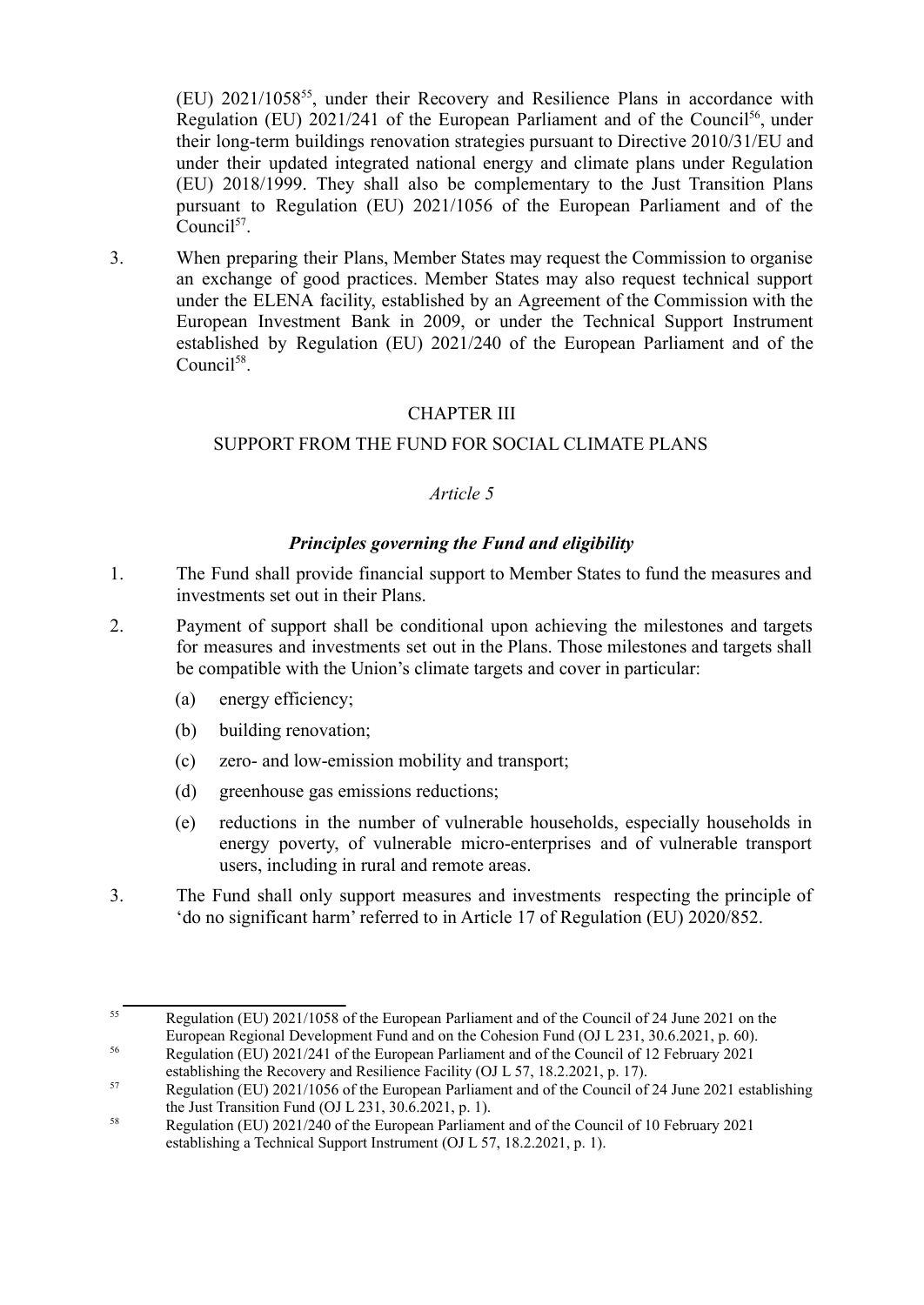### *Measures and investments to be included in the estimated total costs of the Social Climate Plans*

- 1. Member States may include the costs of measures providing temporary direct income support to vulnerable households and vulnerable households that are transport users to absorb the increase in road transport and heating fuel prices. Such support shall decrease over time and be limited to the direct impact of the emission trading for buildings and road transport. Eligibility for such direct income support shall cease within the time limits identified under Article 4(1) point (d).
- 2. Member States may include the costs of the following measures and investments in the estimated total costs of the Plans, provided they principally benefit vulnerable households, vulnerable micro-enterprises or vulnerable transport users and intend to:
	- (a) support building renovations, especially for those occupying worst-performing buildings, including in the form of financial support or fiscal incentives such as deductibility of renovation costs from the rent, independently of the ownership of the buildings concerned;
	- (b) contribute to the decarbonisation, including the electrification, of heating and cooling of, and cooking in, buildings and the integration of energy from renewable sources that contribute to the achievements of energy savings;
	- (c) support public and private entities in developing and providing affordable energy efficiency renovation solutions and appropriate funding instruments in line with the social goals of the Fund;
	- (d) provide access to zero- and low-emission vehicles and bikes, including financial support or fiscal incentives for their purchase as well as for appropriate public and private infrastructure, including for recharging and refuelling; for support concerning low-emission vehicles, a timetable for gradually reducing the support shall be provided;
	- (e) grant free access to public transport or adapted tariffs for access to public transport, as well as fostering sustainable mobility on demand and shared mobility services;
	- (f) support public and private entities in developing and providing affordable zeroand low-emission mobility and transport services and the uptake of attractive active mobility options for rural, insular, mountainous, remote and less accessible areas or for less developed regions or territories, including less developed peri-urban areas.

#### *Article 7*

#### *Exclusions from the estimated total costs of Social Climate Plans*

- 1. The Fund shall not support, and the estimated total costs of Plans shall not include measures in the form of direct income support pursuant to Article 3(2) of this Regulation for households already benefiting:
	- (a) from public intervention in the price level of the fuels covered by Chapter IVa of Directive 2003/87/EC;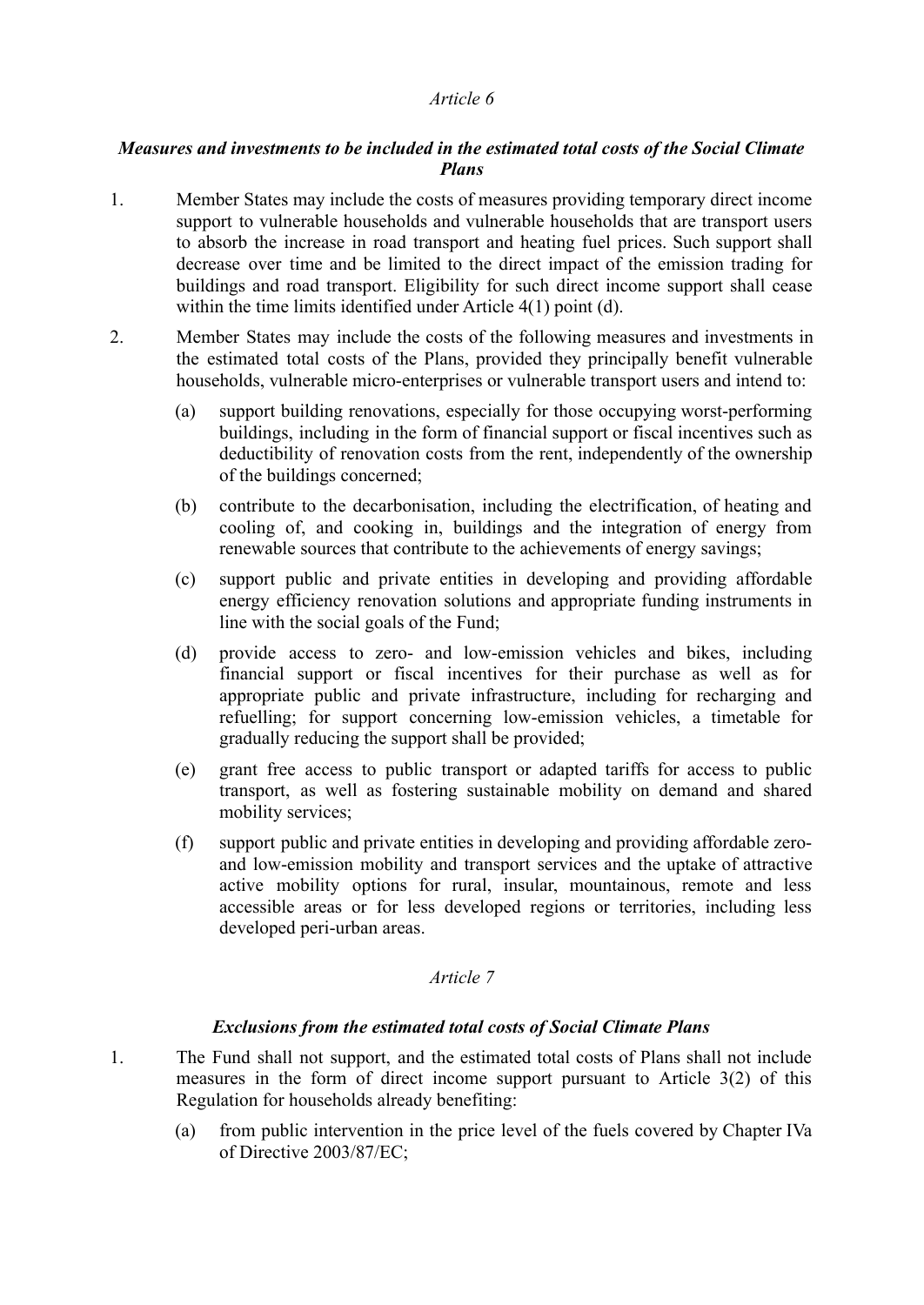- (b) from public interventions in the price setting for the supply of gas in accordance with Article 3(3) of Directive 2009/73/EC;
- 2. Where it is proven by the Member State concerned in its Plan that the public interventions referred to in paragraph 1 do not fully off-set the price increase resulting from the inclusion of the sectors of buildings and road transport into the scope of Directive 2003/87/EC, direct income support may be included in the estimated total costs in the limits of the price increase not fully off-set.

#### *Pass-on of benefits to households, micro-enterprises and transport users*

Member States may include into the estimated total costs financial support provided to public or private entities other than vulnerable households, vulnerable micro-enterprises and vulnerable transport uses, if those entities carry out measures and investments ultimately benefitting vulnerable households, vulnerable micro-enterprises and vulnerable transport users.

Member States shall provide for the necessary statutory and contractual safeguards to ensure that the entire benefit is passed on to the households, micro-enterprises and transport users.

### *Article 9*

### *Budget*

- 1. The financial envelope for the implementation of the Fund for the period 2025-2027 shall be EUR 23 700 000 000 in current prices.
- 2. The financial envelope for the implementation of the Fund for the period 2028-2032 shall be EUR 48 500 000 000 in current prices, subject to the availability of the amounts under the annual ceilings of the applicable multiannual financial framework referred to in Article 312 TFEU.
- 3. The amounts referred to in paragraphs 1 and 2 may also cover expenses pertaining to preparatory, monitoring, control, audit and evaluation activities which are required for the management of the Fund and the achievement of its objectives, in particular studies, meetings of experts, consultation of stakeholders, information and communication actions, including inclusive outreach actions, and corporate communication of the political priorities of the Union, insofar as they are related to the objectives of this Regulation, expenses linked to IT networks focusing on information processing and exchange, corporate information technology tools, and all other technical and administrative assistance expenses incurred by the Commission for the management of the Fund. Expenses may also cover the costs of other supporting activities such as quality control and monitoring of projects on the ground and the costs of peer counselling and experts for the assessment and implementation of the eligible actions.

### *Article 10*

### *Resources from shared management programmes and use of resources*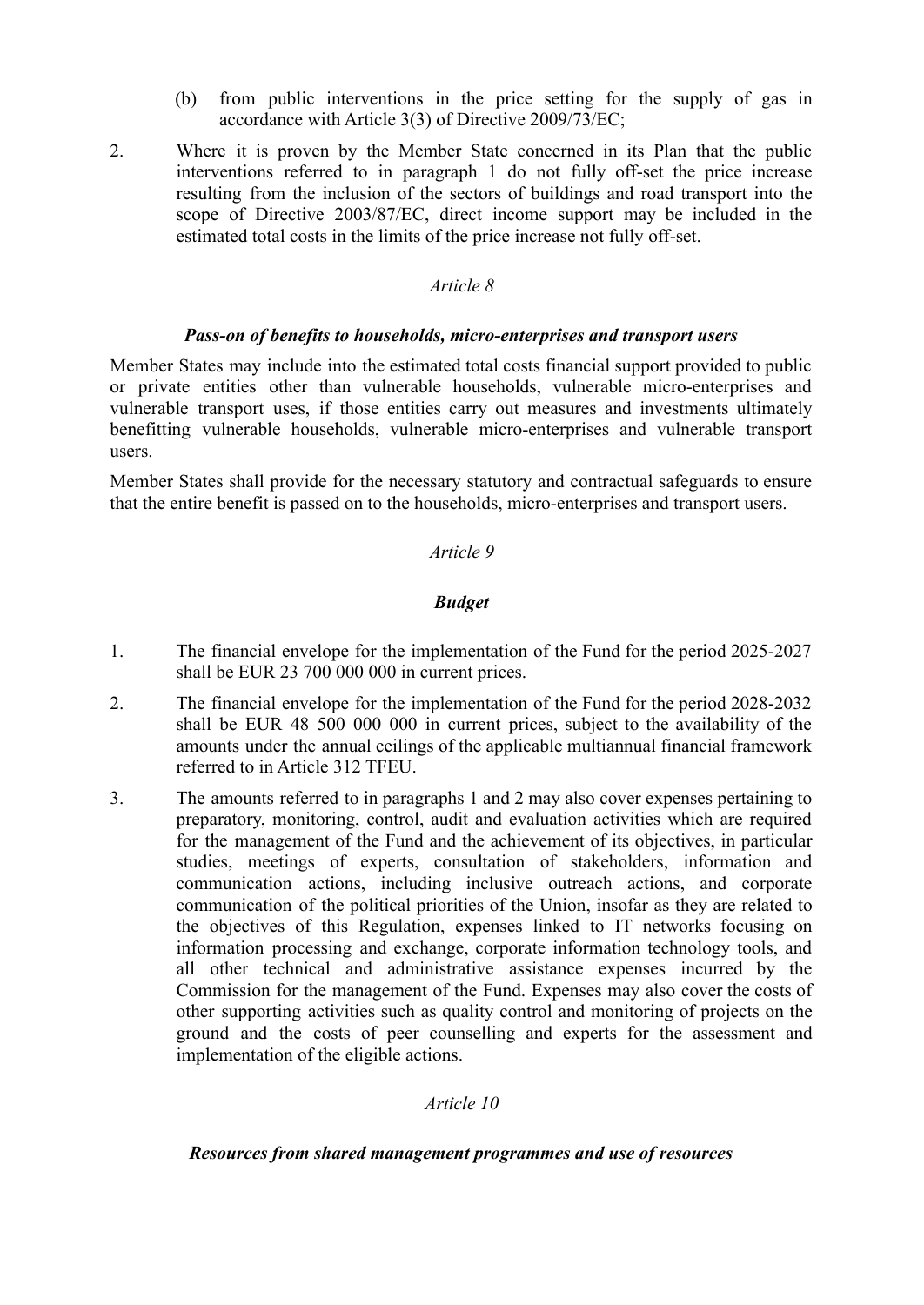- 1. Resources allocated to Member States under shared management may, at their request, be transferred to the Fund subject to the conditions set out in the relevant provisions of Regulation (EU) 2021/1060. The Commission shall implement those resources directly in accordance with Article 62(1), first subparagraph, point (a) of Regulation (EU, Euratom) 2018/1046. Those resources shall be used exclusively for the benefit of the Member State concerned.
- 2. Member States may entrust the managing authorities of the European Social Fund Plus (ESF+) established by Regulation (EU) 2021/1057 and of the cohesion policy operational programmes under Regulation (EU) 2021/1058 with the implementation of measures and investments benefitting from this Fund, where applicable in view of the synergies with those Union funds and in conformity with the objectives of the Fund. Member States shall state their intention to entrust those authorities in their Plans.
- 3. Member States may include in their Plan, as part of the estimated total costs, the payments for additional technical support pursuant to Article 7 of Regulation (EU) 2021/240 and the amount of the cash contribution for the purpose of the Member State compartment pursuant to the relevant provisions of Regulation (EU) 2021/523. Those costs shall not exceed 4 % of the financial total allocation for the Plan, and the relevant measures, as set out in the Plan, shall comply with this Regulation.

### *Implementation*

The Fund shall be implemented by the Commission in direct management in accordance with the relevant rules adopted pursuant to Article 322 TFEU, in particular Regulation (EU, Euratom) 2018/1046 and Regulation (EU, Euratom) 2020/2092 of the European Parliament and of the Council<sup>59</sup>.

### *Article 12*

### *Additionality and complementary funding*

- 1. Support under the Fund shall be additional to the support provided under other Union funds, programmes and instruments. Measures and investments supported under the Fund may receive support from other Union funds, programmes and instruments provided that such support does not cover the same cost.
- 2. Support from the Fund shall be additional and shall not substitute recurring national budgetary expenditure.

### *Article 13*

#### *Maximum financial allocation*

<sup>59</sup> Regulation (EU, Euratom) 2020/2092 of the European Parliament and of the Council of 16 December 2020 on a general regime of conditionality for the protection of the Union budget (OJ L 433I, 22.12.2020, p. 1).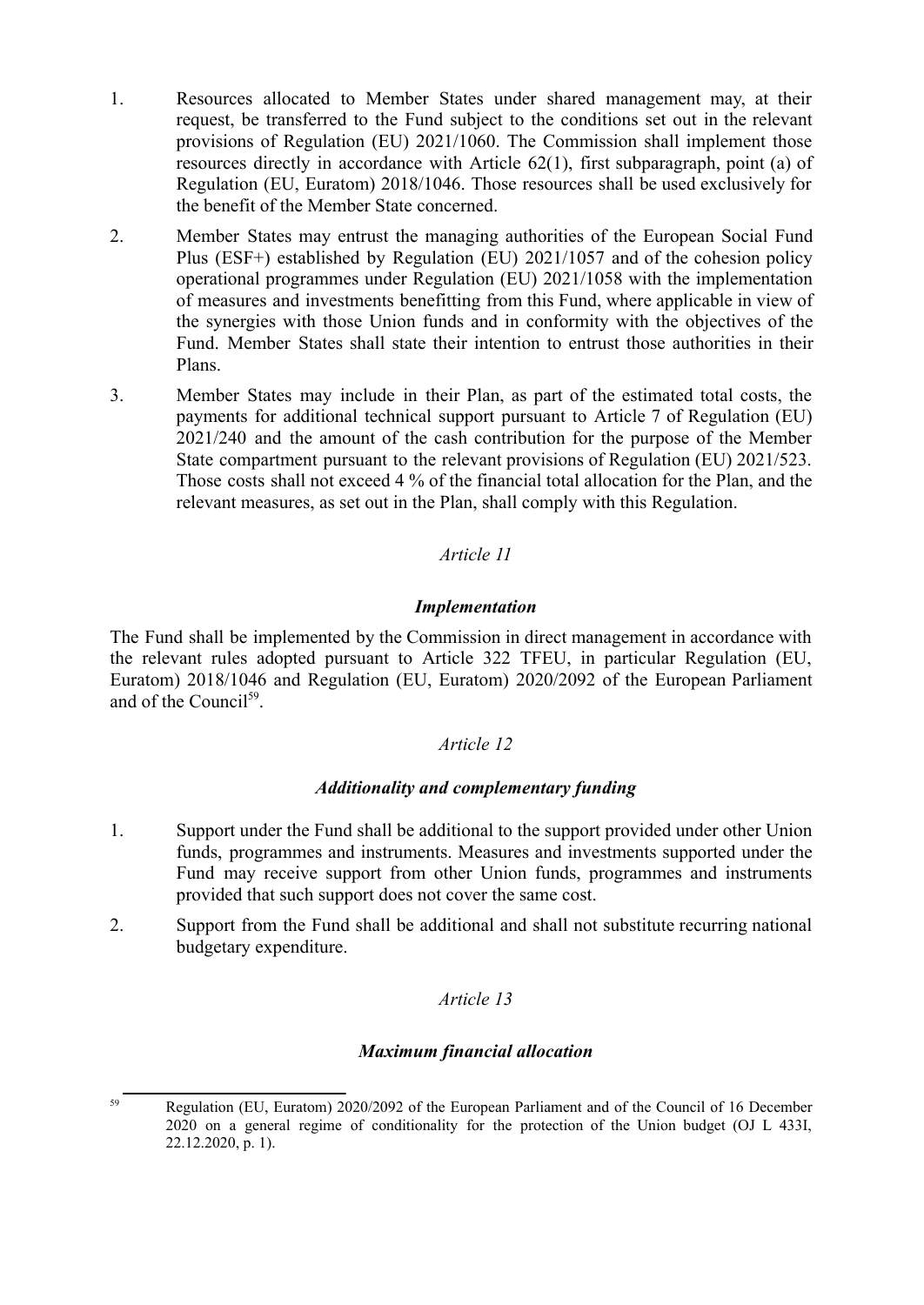- 1. The maximum financial allocation shall be calculated for each Member State as specified in Annex I and Annex II.
- 2. Each Member State may submit a request up to its maximum financial allocation to implement its Plan.

#### *National contribution to the total estimated costs*

- 1. Member States shall contribute at least to 50 percent of the total estimated costs of their Plans.
- 2. Member States shall *inter alia* use revenues from the auctioning of their allowances in accordance with Chapter IVa of Directive 2003/87/EC for their national contribution to the total estimated costs of their Plans.

### *Article 15*

### *Commission assessment*

- 1. The Commission shall assess the Plan and, where applicable, any amendment to that Plan submitted by a Member State in accordance with Article 17, for compliance with the provisions of this Regulation. When carrying out that assessment, the Commission shall act in close cooperation with the Member State concerned. The Commission may make observations or seek additional information. The Member State concerned shall provide the requested additional information and may revise the Plan if needed, including after the submission of the Plan. The Member State concerned and the Commission may agree to extend the deadline for assessment by a reasonable period if necessary.
- 2. The Commission shall assess the relevance, effectiveness, efficiency and coherence of the Plan as follows:
	- (a) For the purpose of assessing relevance, the Commission shall take into account the following criteria:
		- (i) whether the Plan represents a response to the social impact on and challenges faced by vulnerable households, vulnerable micro-enterprises and vulnerable transport users in the Member State concerned from establishing the emission trading system for buildings and road transport established pursuant to Chapter IVa of Directive 2003/87/EC, especially households in energy poverty, duly taking into account the challenges identified in the assessments of the Commission of the update of the concerned Member State's integrated national energy and climate plan and of its progress pursuant to Article 9(3), and Articles 13 and 29 of Regulation (EU) 2018/1999, as well as in the Commission recommendations to Member States issued pursuant to Article 34 of Regulation (EU) 2018/1999 in view of the long-term objective of climate neutrality in the Union by 2050. This shall take into account the specific challenges and the financial allocation of the Member State concerned;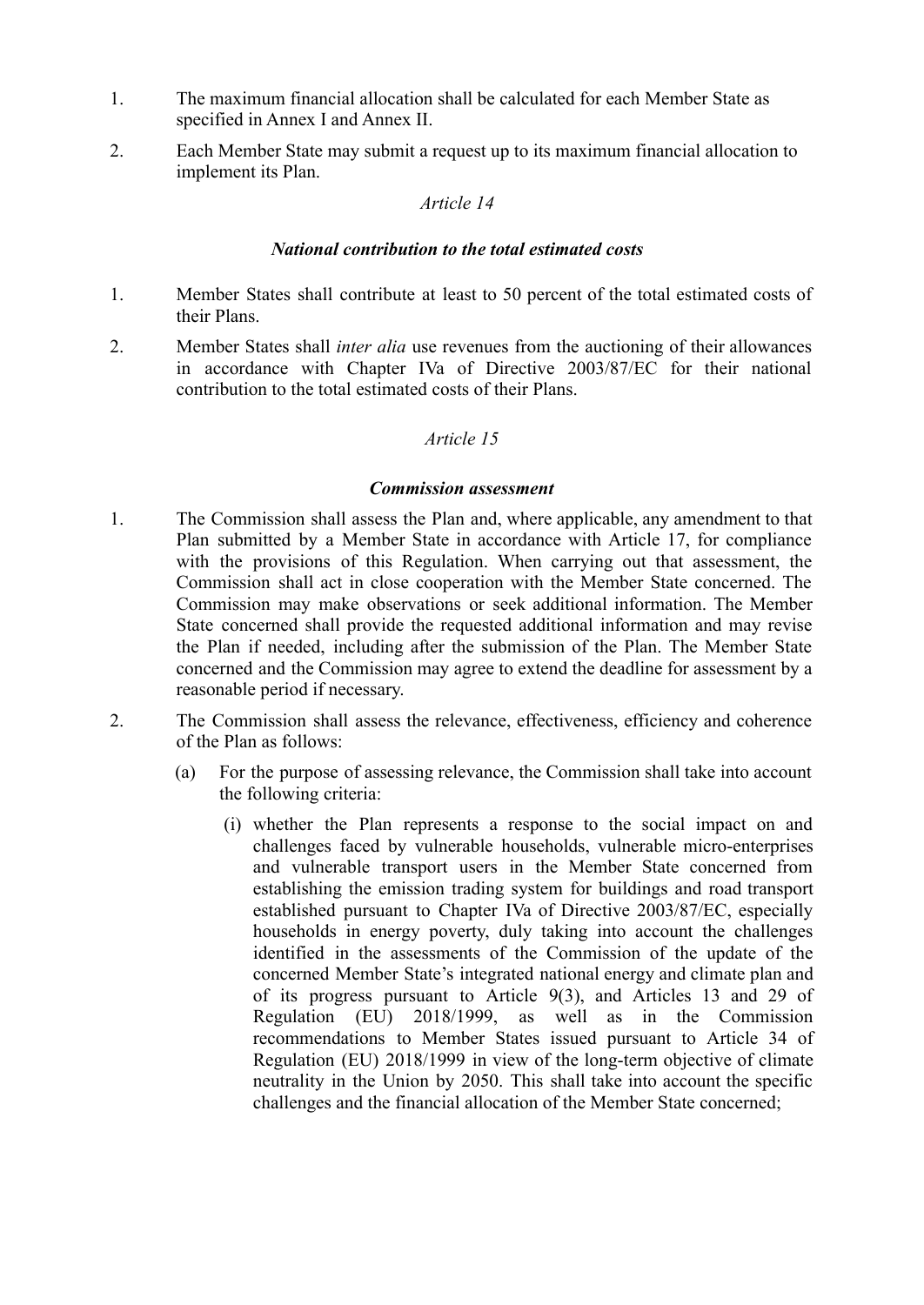- (ii) whether the Plan is expected to ensure that no measure or investment included in the Plan does significant harm to environmental objectives within the meaning of Article 17 of Regulation (EU) 2020/852;
- (iii) whether the Plan contains measures and investments that contribute to the green transition, including to addressing the challenges resulting therefrom and in particular to the achievement of the 2030 climate and energy objectives of the Union and the 2030 milestones of the Mobility Strategy.
- (b) For the purpose of assessing effectiveness, the Commission shall take into account the following criteria :
	- (i) whether the Plan is expected to have a lasting impact on the challenges addressed by that Plan and in particular on vulnerable households, vulnerable micro-enterprises and vulnerable transport users, especially households in energy poverty, in the Member State concerned;
	- (ii) whether the arrangements proposed by the Member State concerned are expected to ensure the effective monitoring and implementation of the Plan, including the envisaged timetable, milestones and targets, and the related indicators;
	- (iii) whether the measures and investments proposed by the Member State concerned are consistent and complying with the requirements under Directive [yyyy/nnn] [Proposal for recast of Directive 2012/27/EU], Directive (EU) 2018/2001, Directive 2014/94/EU of the European Parliament and of the Council<sup>60</sup>, Directive (EU) 2019/1161 of the European Parliament and of the Council and Directive 2010/31/EU;
- (c) For the purposes of assessing efficiency the Commission shall take into account the following criteria:
	- (i) whether the justification provided by the Member State for the amount of the estimated total costs of the Plan is reasonable, plausible, in line with the principle of cost efficiency and commensurate to the expected national environmental and social impact;
	- (ii) whether the arrangements proposed by the Member State concerned are expected to prevent, detect and correct corruption, fraud and conflicts of interests when using the funds provided under the Fund, including the arrangements that aim to avoid double funding from the Fund and other Union programmes;
	- (iii) whether the milestones and targets proposed by the Member State are efficient in view of the scope, objectives and eligible actions of the Fund;
- (d) For the purpose of assessing coherence, the Commission shall take into account whether the Plan contains measures and investments that represent coherent actions.

<sup>&</sup>lt;sup>60</sup> Directive 2014/94/EU of the European Parliament and of the Council of 22 October 2014 on the deployment of alternative fuels infrastructure (OJ L 307, 28.10.2014, p. 1).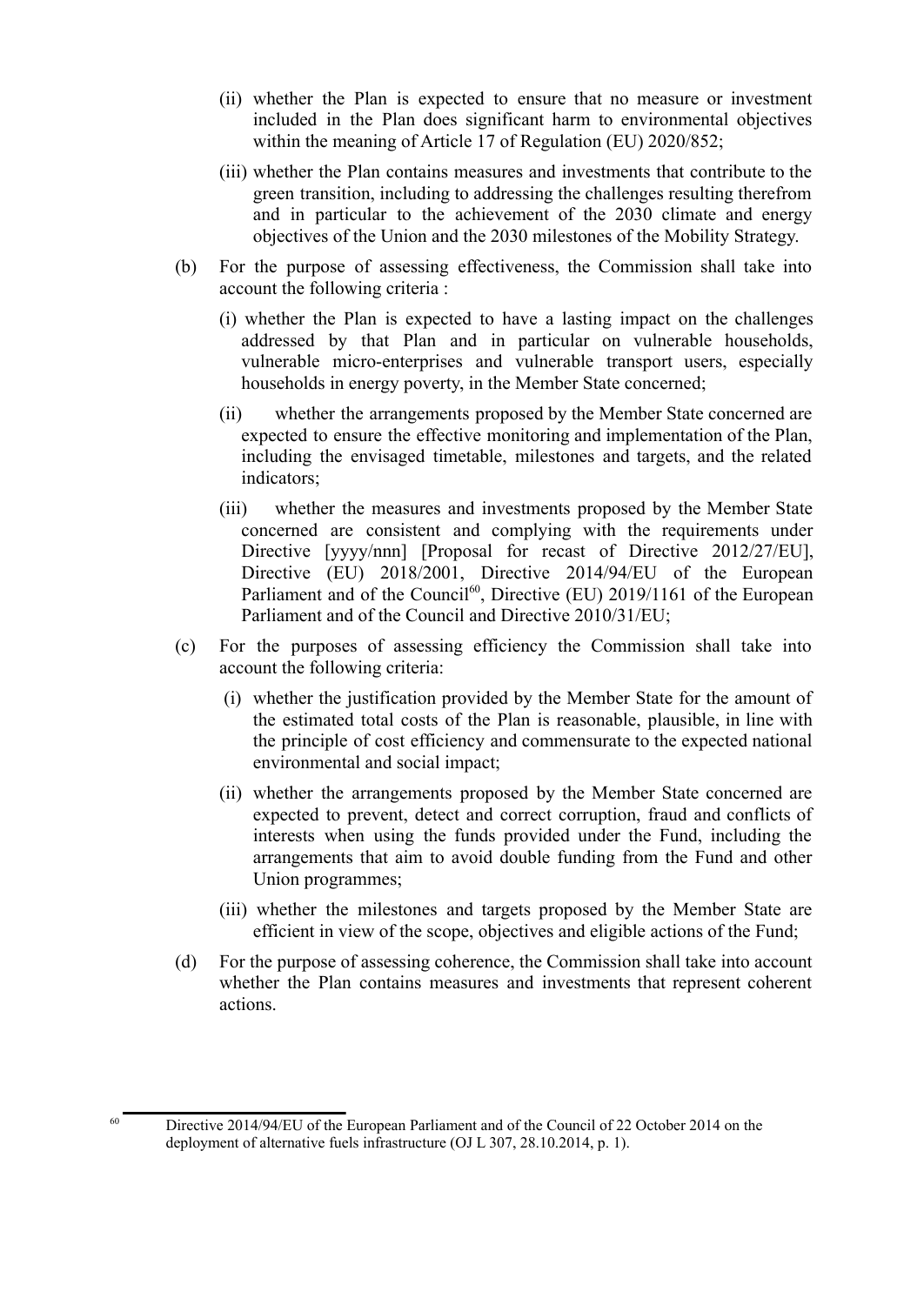#### *Commission decision*

1. On the basis of the assessment in accordance with Article 15, the Commission shall decide on the Plan of a Member State, by means of an implementing act, within six months from the date of the submission of that Plan pursuant to Article 3(1) of this Regulation.

Where the Commission gives a positive assessment, that decision shall set out:

- (a) the measures and investments to be implemented by the Member State, the amount of the estimated total costs of the Plan and the milestones and targets;
- (b) the Union financial allocation allocated in accordance with Article 13 of this Regulation to be paid in instalments once the Member State has satisfactorily fulfilled the relevant milestones and targets identified in relation to the implementation of the Plan, which shall be subject, for the period 2028-2032, to the availability of the amounts referred to in Article 9(2) of this Regulation under the annual ceilings of the multiannual financial framework referred to in Article 312 TFEU;
- (c) the national contribution;
- (d) the arrangements and timetable for monitoring and implementation including, where relevant, measures necessary for complying with Article 20 of this Regulation;
- (e) the relevant indicators relating to the fulfilment of the envisaged milestones and targets;
- (f) the arrangements for providing full access by the Commission to the underlying relevant data.
- 2. The financial allocation referred to in paragraph 1, point (b) shall be determined on the basis of the estimated total costs of the Plan proposed by the Member State concerned, as assessed under the criteria set out in Article 15(2).

The amount of the financial allocation shall be set as follows:

- (a) where the Plan complies satisfactorily with the criteria set out in Article 15(2), and the amount of the estimated total costs of the package minus the national contribution is equal to, or higher than, the maximum financial allocation for that Member State referred to in Article 13(1), the financial allocation allocated to the Member State concerned shall be equal to the total amount of the maximum financial allocation referred to in Article 9;
- (b) where the Plan complies satisfactorily with the criteria set out in Article 15(2), and the amount of the estimated total costs of the package minus the national contribution is lower than the maximum financial allocation for that Member State referred to in Article 13(1), the financial allocation allocated to the Member State shall be equal to the amount of the estimated total costs of the package minus the national contribution;
- (c) where the Plan complies satisfactorily with the criteria set out in Article 15(2), but the assessment establishes weaknesses in the control systems, the Commission may require additional milestones and targets to be achieved before the first payment;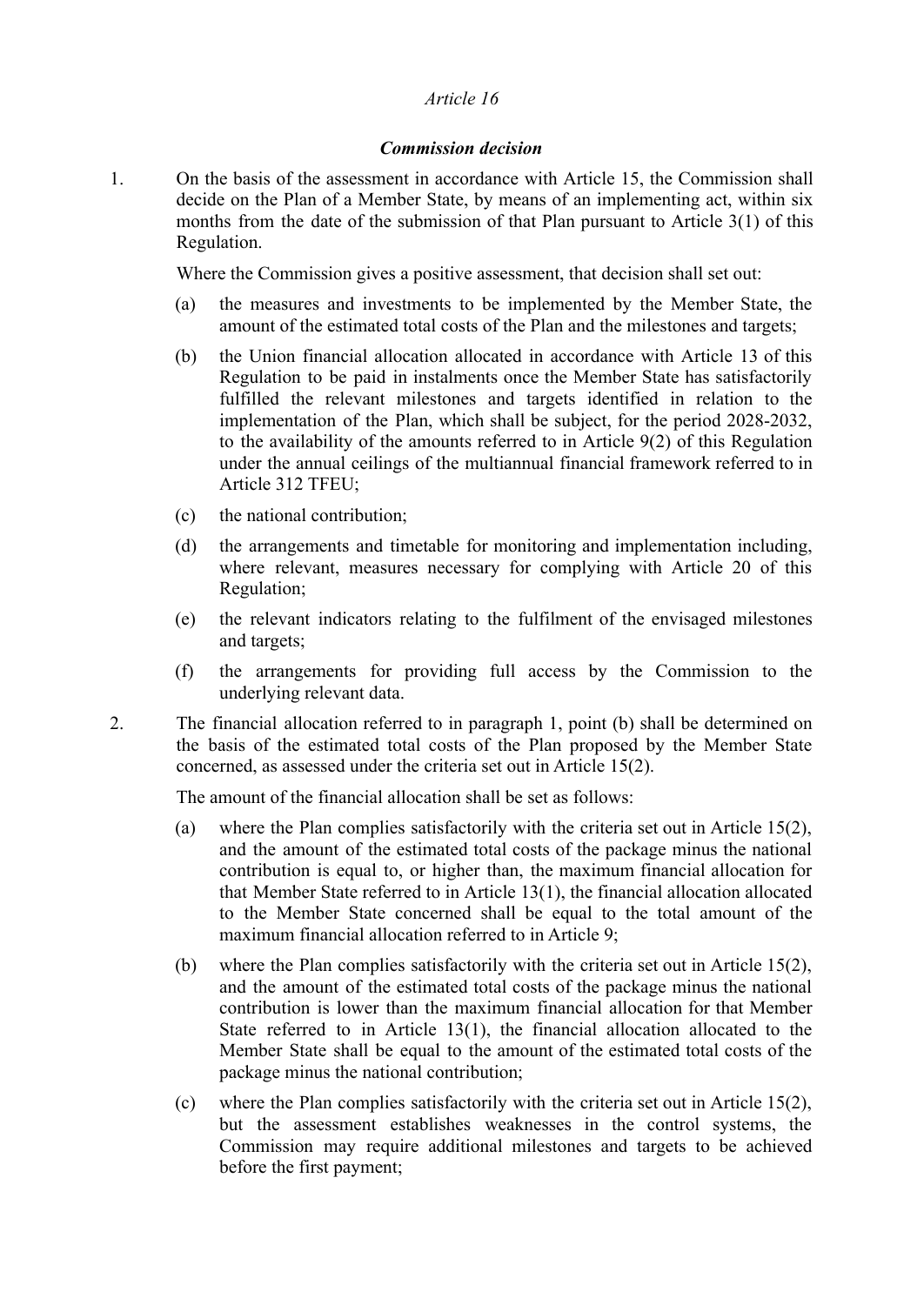- (d) where the Plan does not comply satisfactorily with the criteria set out in Article 15(2), no financial allocation shall be allocated to the Member State concerned.
- 3. Where the Commission gives a negative assessment to a Plan, the decision referred to in paragraph 1 shall include the reasons for that negative assessment. The Member State concerned shall resubmit the Plan, after taking into account the assessment of the Commission.

### *Amendment of Social Climate Plans*

- 1. Where a Social Climate Plan, including relevant milestones and targets, is no longer achievable, either in whole or in part, by the Member State concerned because of objective circumstances, in particular because of the actual direct effects of the emission trading system for buildings and road transport established pursuant to Chapter IVa of Directive 2003/87/EC, the Member State concerned may submit to the Commission an amendment of its Plan to include the necessary and duly justified changes. Member States may request technical support for the preparation of such request.
- 2. The Commission shall assess the amended Plan in accordance with Article 15.
- 3. Where the Commission gives a positive assessment to the amended Plan, it shall in accordance with Article 16(1) adopt, within three months of the official submission of the amended Plan by the Member State, a decision setting out the reasons for its positive assessment, by means of an implementing act.
- 4. Where the Commission gives a negative assessment to the amended Plan, it shall reject the request within the period referred to in paragraph 3, after having given the Member State concerned the possibility to present its observations within three months of the communication of the Commission's assessment.
- 5. By 15 March 2027 each Member State concerned shall assess the appropriateness of its Plans in view of the actual direct effects of the emission trading system for buildings and road transport established pursuant to Chapter IVa of Directive 2003/087/EC. Those assessments shall be submitted to the Commission as part of the biennial progress reporting pursuant to Article 17 of Regulation (EU) 2018/1999.

#### *Article 18*

### *Commitment of the financial allocation*

- 1. After the Commission has adopted a decision as referred to in Article 16, it shall in due time conclude an agreement with the Member State concerned constituting an individual legal commitment within the meaning of Regulation (EU, Euratom) 2018/1046 covering the period 2025-2027. That agreement may be concluded at the earliest one year before the year of the start of the auctions under Chapter IVa of Directive 2003/87/EC.
- 2. The individual legal commitment covering the period 2028-2032 shall be concluded subject to the availability of the amounts referred to in Article 9(2) of this Regulation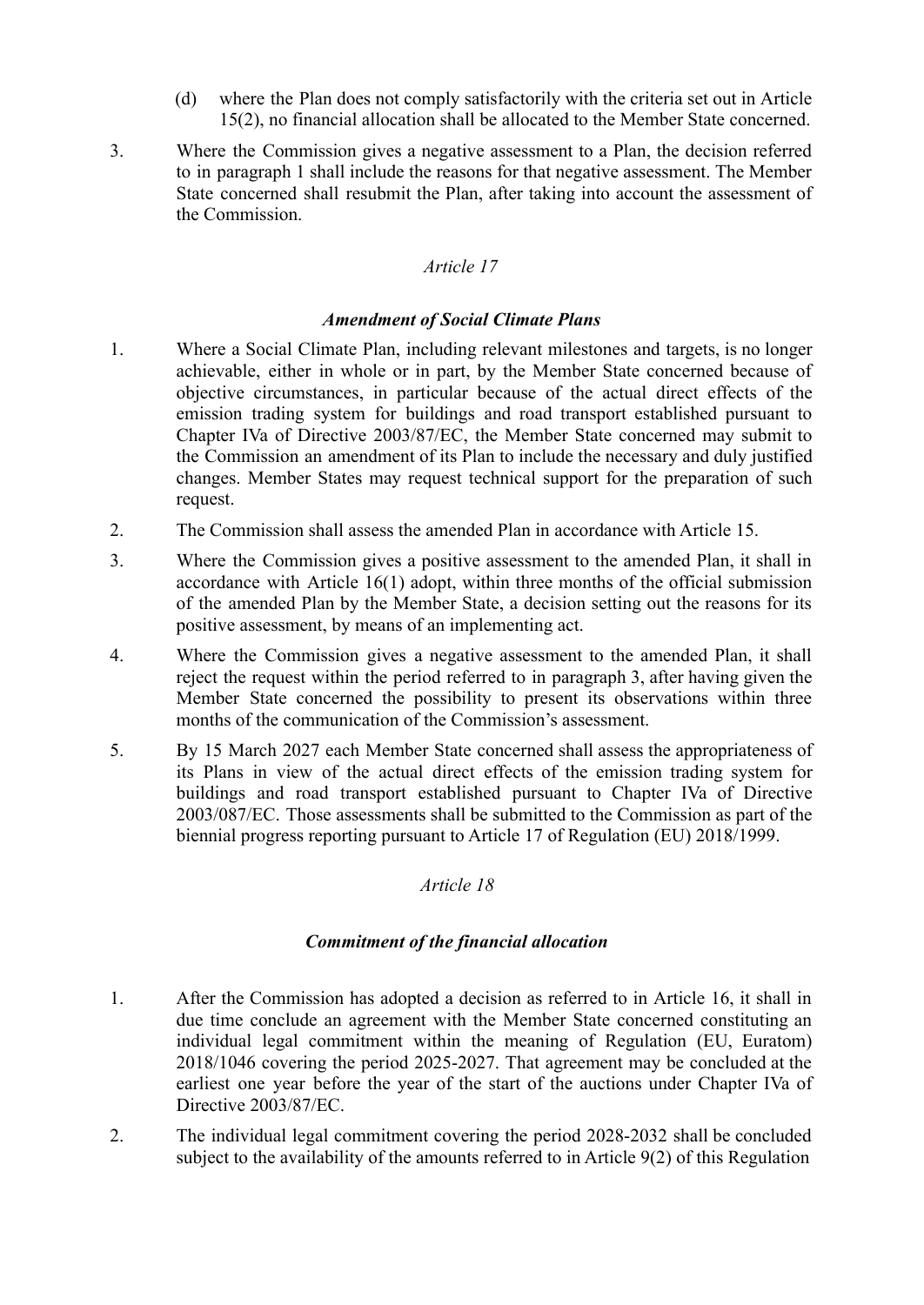under the annual ceilings of the multiannual financial framework referred to in Article 312 TFEU.

3. Budgetary commitments may be based on global commitments and, where appropriate, may be broken down into annual instalments spread over several years.

#### *Article 19*

# *Rules on payments, suspension and termination of agreements regarding financial allocations*

- 1. Payments of financial allocations to the Member State concerned under this Article shall be made upon completion of the relevant agreed milestones and targets indicated in the Plan as approved in accordance with Article 16 and subject to available funding. Upon such completion, the Member State concerned shall submit to the Commission a duly justified request for payment of the financial allocation. Such requests for payment shall be submitted by the Member States to the Commission once or twice a year by 31 July.
- 2. The Commission shall assess without undue delay, and at the latest within two months of receiving the request, whether the relevant milestones and targets set out in the Commission decision referred to in Article 16 have been satisfactorily fulfilled. The satisfactory fulfilment of milestones and targets shall presuppose that measures related to previously satisfactorily fulfilled milestones and targets have not been reversed by the Member State concerned. The Commission may be assisted by experts.
- 3. Where the Commission makes a positive assessment, it shall adopt without undue delay a decision authorising the disbursement of the financial allocation in accordance with Regulation (EU, Euratom) 2018/1046.
- 4. Where, as a result of the assessment referred to in paragraph 3, the Commission establishes that the milestones and targets set out in the Commission decision referred to in Article 16 have not been satisfactorily fulfilled, the payment of all or part of the financial allocation shall be suspended. The Member State concerned may present its observations within one month of the communication of the Commission's assessment.

The suspension shall only be lifted where the milestones and targets have been satisfactorily fulfilled as set out in the Commission decision referred to in Article 16.

- 5. By way of derogation from Article 116(2) of Regulation (EU, Euratom) 2018/1046, the payment deadline shall start running from the date of the communication of the decision authorising the disbursement to the Member State concerned pursuant to paragraph 3 of this Article, or from the date of the communication of the lifting of a suspension pursuant to the second subparagraph of paragraph 4 of this Article.
- 6. Where the milestones and targets have not been satisfactorily fulfilled within a period of six months from the suspension, the Commission shall reduce the amount of the financial allocation proportionately after having given the Member State concerned the possibility to present its observations within two months from the communication of its conclusions.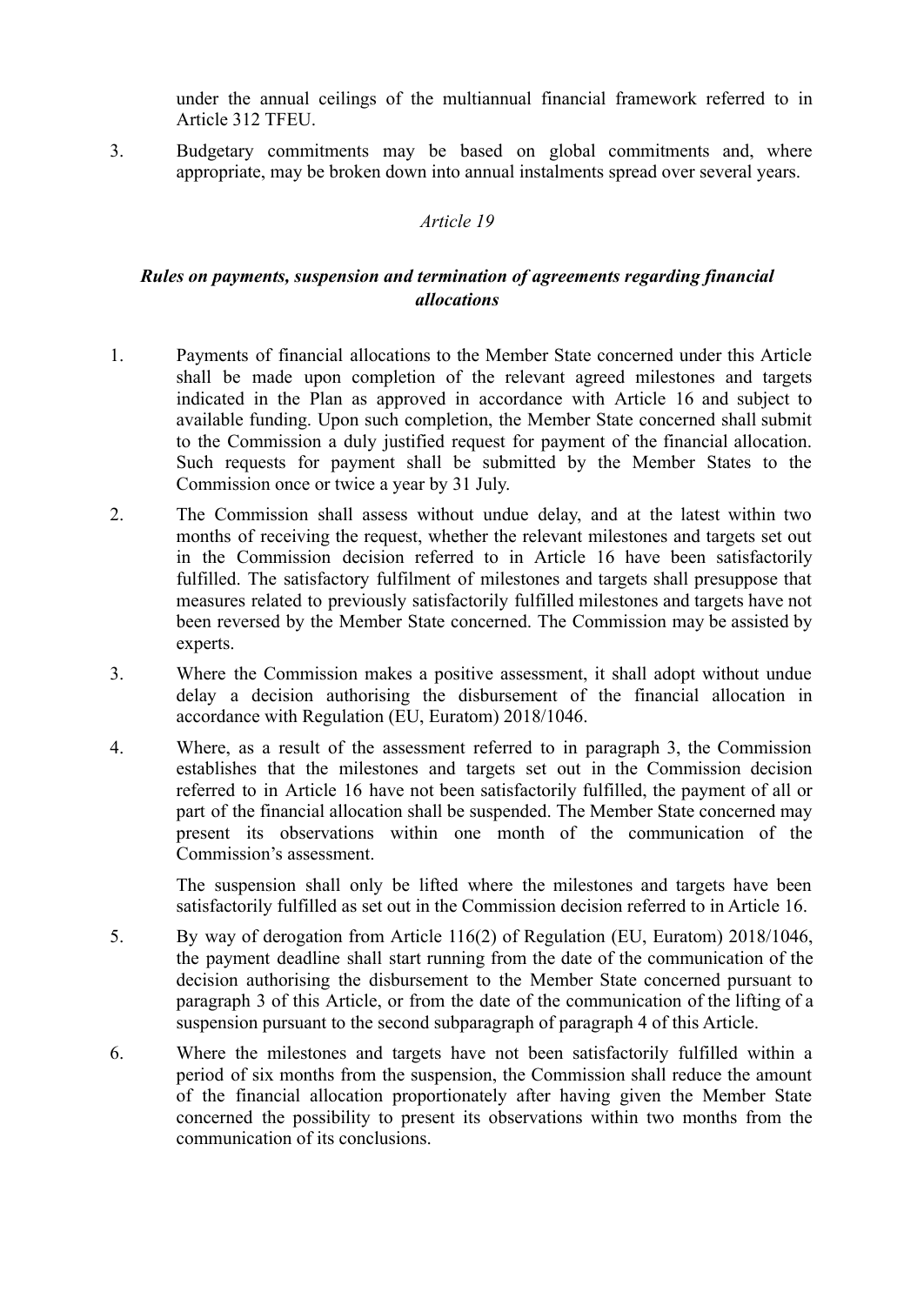7. Where, within 12 months of the date of the conclusion of relevant agreements referred to in Article 18, no tangible progress has been made in respect of any relevant milestones and targets by the Member State concerned, the Commission shall terminate the relevant agreements referred to in Article 18 and shall de-commit the amount of the financial allocation. The Commission shall take a decision on the termination of agreements referred to in Article 18 after having given the Member State concerned the possibility to present its observations within a period of two months of the communication of its assessment as to whether no tangible progress has been made.

#### *Article 20*

#### *Protection of the financial interests of the Union*

- 1. In implementing the Fund, the Member States, as beneficiaries of funds under the Fund, shall take all the appropriate measures to protect the financial interests of the Union and to ensure that the use of funds in relation to measures and investments supported by the Fund complies with the applicable Union and national law, in particular regarding the prevention, detection and correction of fraud, corruption and conflicts of interests. To this effect, the Member States shall provide an effective and efficient internal control system as further detailed in Annex III and the recovery of amounts wrongly paid or incorrectly used. Member States may rely on their regular national budget management systems.
- 2. The agreements referred to in Article 18 shall provide for the obligations of the Member States:
	- (a) to regularly check that the financing provided has been properly used in accordance with all applicable rules and that any measure or investment under the Plan has been properly implemented in accordance with all applicable rules in particular regarding the prevention, detection and correction of fraud, corruption and conflicts of interests;
	- (b) to take appropriate measures to prevent, detect and correct fraud, corruption, and conflicts of interests as defined in Article 61of Regulation (EU, Euratom) 2018/1046 affecting the financial interests of the Union and to take legal actions to recover funds that have been misappropriated, including in relation to any measure or investment implemented under the Plan;
	- (c) to accompany a request for payment by:
		- (i) a management declaration that the funds were used for its intended purpose, that the information submitted with the request for payment is complete, accurate and reliable and that the control systems put in place give the necessary assurances that the funds were managed in accordance with all applicable rules, in particular rules on avoidance of conflicts of interests, fraud prevention, corruption and double funding from the Fund and other Union programmes in accordance with the principle of sound financial management; and
		- (ii) a summary of the audits carried out in accordance with internationally accepted audit standards, including the scope of these audits in terms of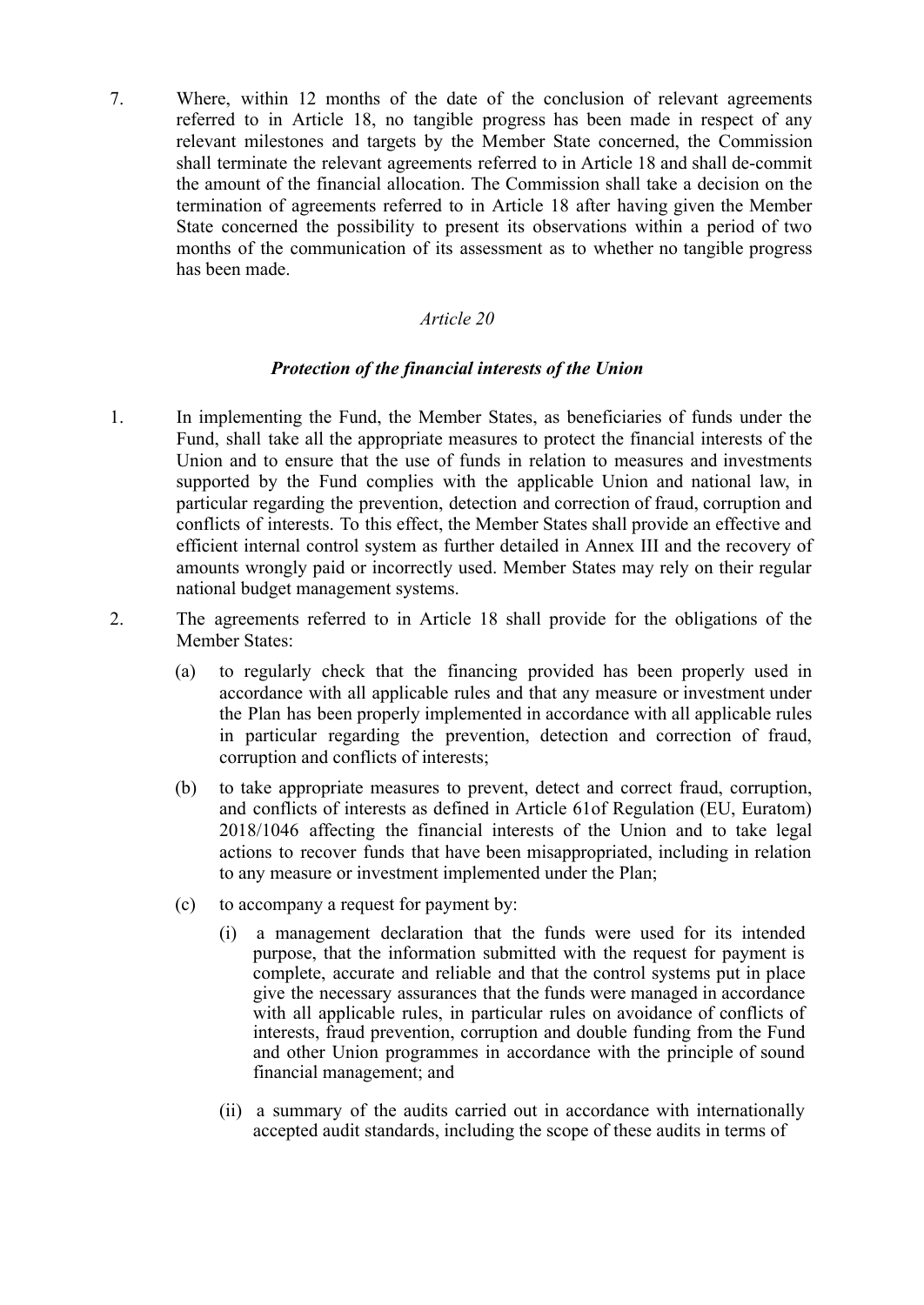amount of spending covered and period of time covered and an analysis of the weaknesses identified and any corrective actions taken;

- (a) for the purpose of audit and control and to provide for comparable information on the use of funds in relation to measures and investments implemented under the Plan, to collect, record and store in an electronic system and ensure access to the following standardised categories of data:
	- (i) name of the final recipients of funds, their VAT registration numbers or tax identification numbers and amount of the financial allocation from the Fund;
	- (ii) name of the contractor(s) and sub-contractor(s) and their VAT registration number(s) or tax identification number(s) where the final recipient of funds is a contracting authority in accordance with Union or national law on public procurement, and value of the contract(s);
	- (iii) first name(s), last name(s), date of birth and VAT registration number(s) or tax identification number(s) of beneficial owner(s) of the recipient of funds or contractor, as defined in Article 3, point (6), of Directive (EU)  $2015/849$  of the European Parliament and of the Council<sup>61</sup>;
	- (iv) a list of any measures and investments implemented under the Fund with the total amount of public funding of those measures and investments and indicating the amount of funds paid under other funds financed from the Union budget;
- (b) to expressly authorise the Commission, OLAF, the Court of Auditors and, where applicable, EPPO to exert their rights as provided for in Article 129(1) of Regulation (EU, Euratom) 2018/1046 and to impose obligations on all final recipients of funds paid for implementing the measures and investments included in the Plan, or to all other persons or entities involved in their implementation to expressly authorise the Commission, OLAF, the Court of Auditors and, where applicable, EPPO to exert their rights as provided for in Article 129(1) of Regulation (EU, Euratom) 2018/1046 and to impose similar obligations on all final recipients of funds disbursed;
- (c) to keep records in accordance with Article 132 of Regulation (EU, Euratom) 2018/1046.
- 3. Personal data as referred to in paragraph 2, point (d) of this Article shall be processed by Member States and by the Commission for the purpose, and corresponding duration, of discharge, audit and control, information, communication and publicity proceedings related to the use of funds related to the implementation of the agreements referred to in Article 18. The personal data shall be processed in accordance with Regulation (EU) 2016/679 or Regulation (EU) 2018/1725, whichever is applicable. Within the framework of the discharge procedure to the Commission, in accordance with Article 319 TFEU, the Fund shall be subject to

<sup>&</sup>lt;sup>61</sup> Directive (EU) 2015/849 of the European Parliament and of the Council of 20 May 2015 on the prevention of the use of the financial system for the purposes of money laundering or terrorist financing, amending Regulation (EU) No 648/2012 of the European Parliament and of the Council, and repealing Directive 2005/60/EC of the European Parliament and of the Council and Commission Directive 2006/70/EC (OJ L 141, 5.6.2015, p. 73).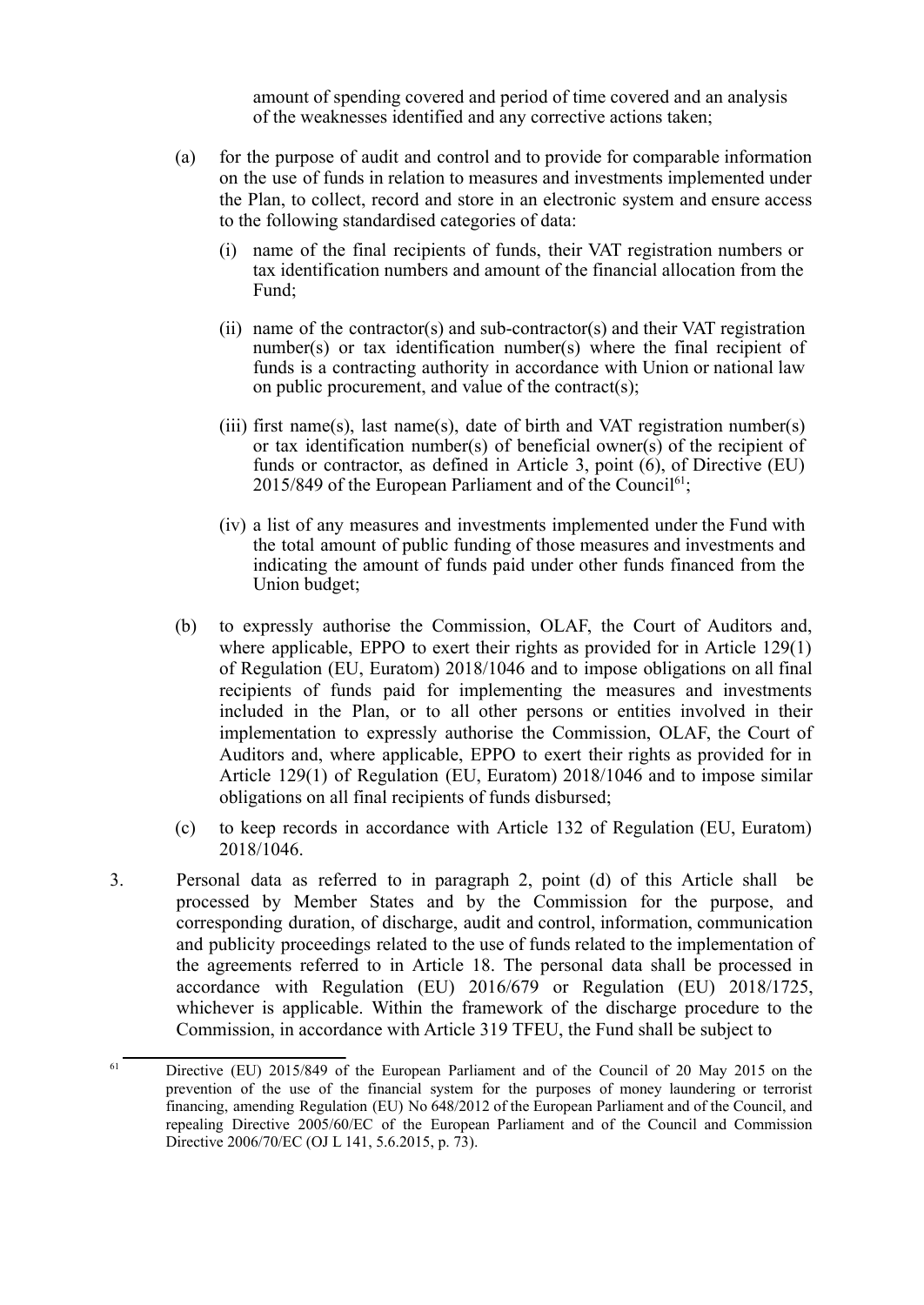reporting under the integrated financial and accountability reporting referred to in Article 247 of Regulation (EU, Euratom) 2018/1046, and, in particular, separately in the Annual Management and Performance Report.

- 4. The Commission shall make available to the Member States an integrated and interoperable information and monitoring system including a single data-mining and risk-scoring tool to access and analyse the relevant data. The Member States shall use the tool for audit and control purposes to avoid double funding and to prevent, detect and correct fraud, corruption and conflict of interests in relation to the measures and investments supported by the Fund. The Commission, OLAF, the Court of Auditors and, where applicable, EPPO may use the tool within its competences and rights referred to in paragraph 2, point (d) of this Article.
- 5. The agreements referred to in Article 18 shall also provide for the right of the Commission to reduce proportionately the support under the Fund and recover any amount due to the Union budget, in cases of fraud, corruption, and conflicts of interests affecting the financial interests of the Union that have not been corrected by the Member State, or a serious breach of an obligation resulting from such agreements.

When deciding on the amount of the recovery and reduction the Commission shall respect the principle of proportionality and shall take into account the seriousness of the fraud, corruption and conflict of interests affecting the financial interests of the Union, or of a breach of an obligation. The Member State shall be given the opportunity to present its observations before the reduction is made.

### CHAPTER IV

### COMPLEMENTARITY, MONITORING AND EVALUATION

### *Article 21*

### *Coordination and complementarity*

The Commission and the Member States concerned shall, in a manner commensurate to their respective responsibilities, foster synergies and ensure effective coordination between the Fund and other Union programmes and instruments, including InvestEU Programme, the Technical Support Instrument, the Recovery and Resilience Facility, and the Funds covered by Regulation (EU) 2021/1060. For that purpose, they shall:

- (a) ensure complementarity, synergy, coherence and consistency among different instruments at Union, national and, where appropriate, regional levels, both in the planning phase and during implementation;
- (b) optimise mechanisms for coordination to avoid duplication of effort; and
- (c) ensure close cooperation between those responsible for implementation and control at Union, national and, where appropriate, regional levels to achieve the objectives of the Fund.

# *Article 22 Information, communication and publicity*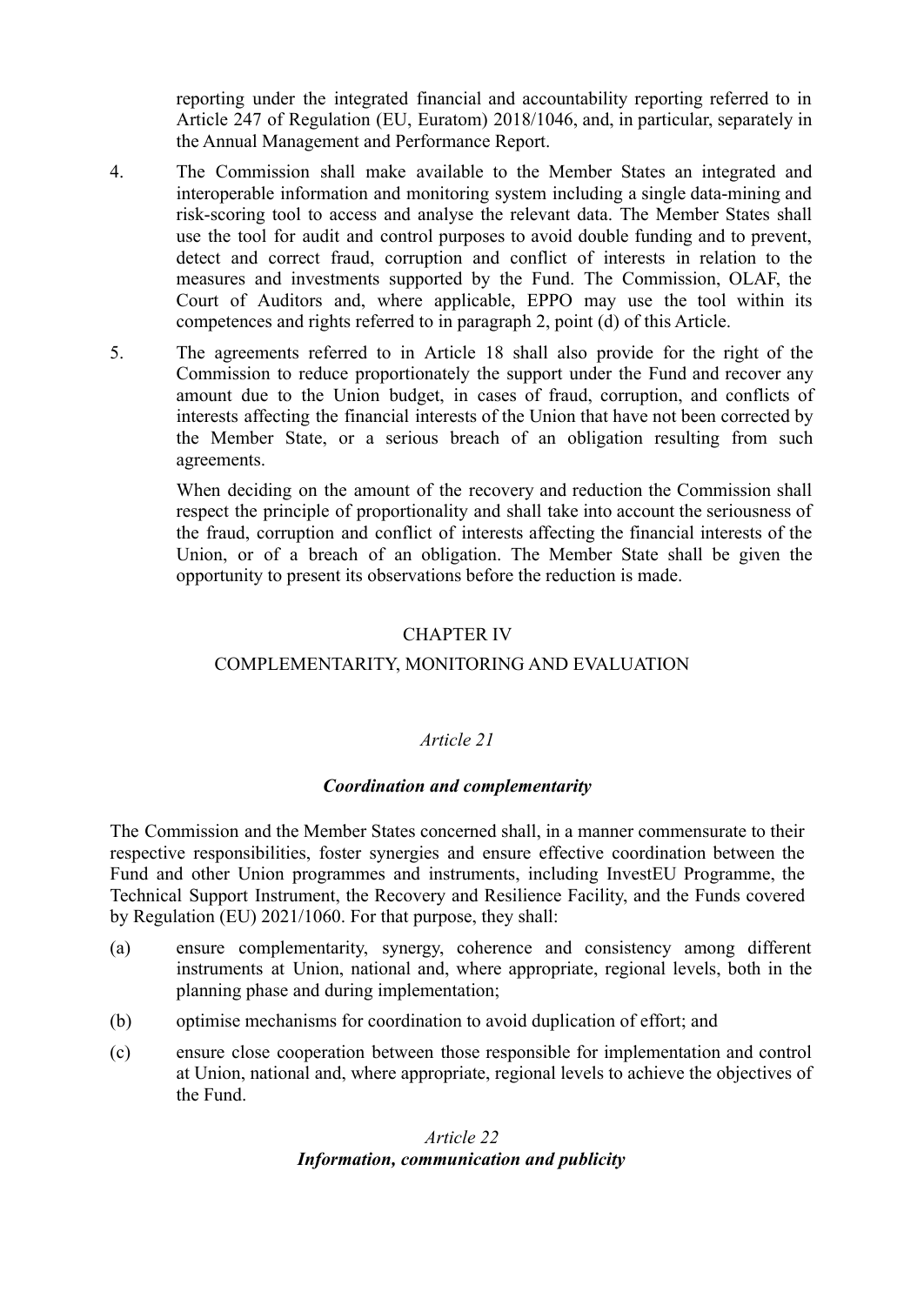- 1. Member States shall make the data referred to in Article 20(2), point (d), (i), (ii) and (iv) of this Regulation publicly available and up to date in a single website in open, machine-readable formats, as set out in Article 5(1) of Directive (EU) 2019/1024 of the European Parliament and of the Council<sup>62</sup>, which shall allow data to be sorted, searched, extracted, compared and reused. The information referred to in Article 20(2), point (d), (i) and (ii) of this Regulation shall not be published in cases referred to in Article 38(3) of Regulation (EU, Euratom) 2018/1046 or if the direct income support paid is less then EUR 15 000.
- 2. The recipients of Union funding shall acknowledge the origin of those funds and ensure the visibility of the Union funding, in particular when promoting the actions and their results, by providing coherent, effective and proportionate targeted information to multiple audiences, including the media and the public.
- 3. The Commission shall implement information and communication actions relating to the Fund, to actions taken pursuant to this Regulation and to the results obtained, including, where appropriate and with the agreement of the national authorities, through joint communication activities with the national authorities and the representation offices of the European Parliament and of the Commission in the Member State concerned.

### *Monitoring of implementation*

- 1. Each Member State concerned shall, on a biennial basis, report to the Commission on the implementation of its Plan as part of its integrated national energy and climate progress report pursuant to Article 17 of Regulation (EU) 2018/1999 and in accordance with Article 28 thereof. The Member States concerned shall include in their progress report:
	- (a) detailed quantitative information on the number of households in energy poverty;
	- (b) when applicable, detailed information on progress towards the national indicative objective to reduce the number of households in energy poverty;
	- (c) detailed information on the results of the measures and investments, included in its Plan;
	- (d) information reported on greenhouse gas policies and measures and on projections as well as on energy poverty provided under Article 18 and Article 24 of Regulation (EU) 2018/1999;
	- (e) information reported under the long-term buildings renovation strategies pursuant to Directive 2010/31/EU;
	- (f) in 2027, an assessment of the Plan referred to in Article 17(5) in view of the actual direct effects of the emission trading system for buildings and road transport established pursuant to Chapter IVa of Directive 2003/087/EC;

 $62$  Directive (EU) 2019/1024 of the European Parliament and of the Council of 20 June 2019 on open data and the re-use of public sector information (OJ L 172, 26.6.2019, p. 56).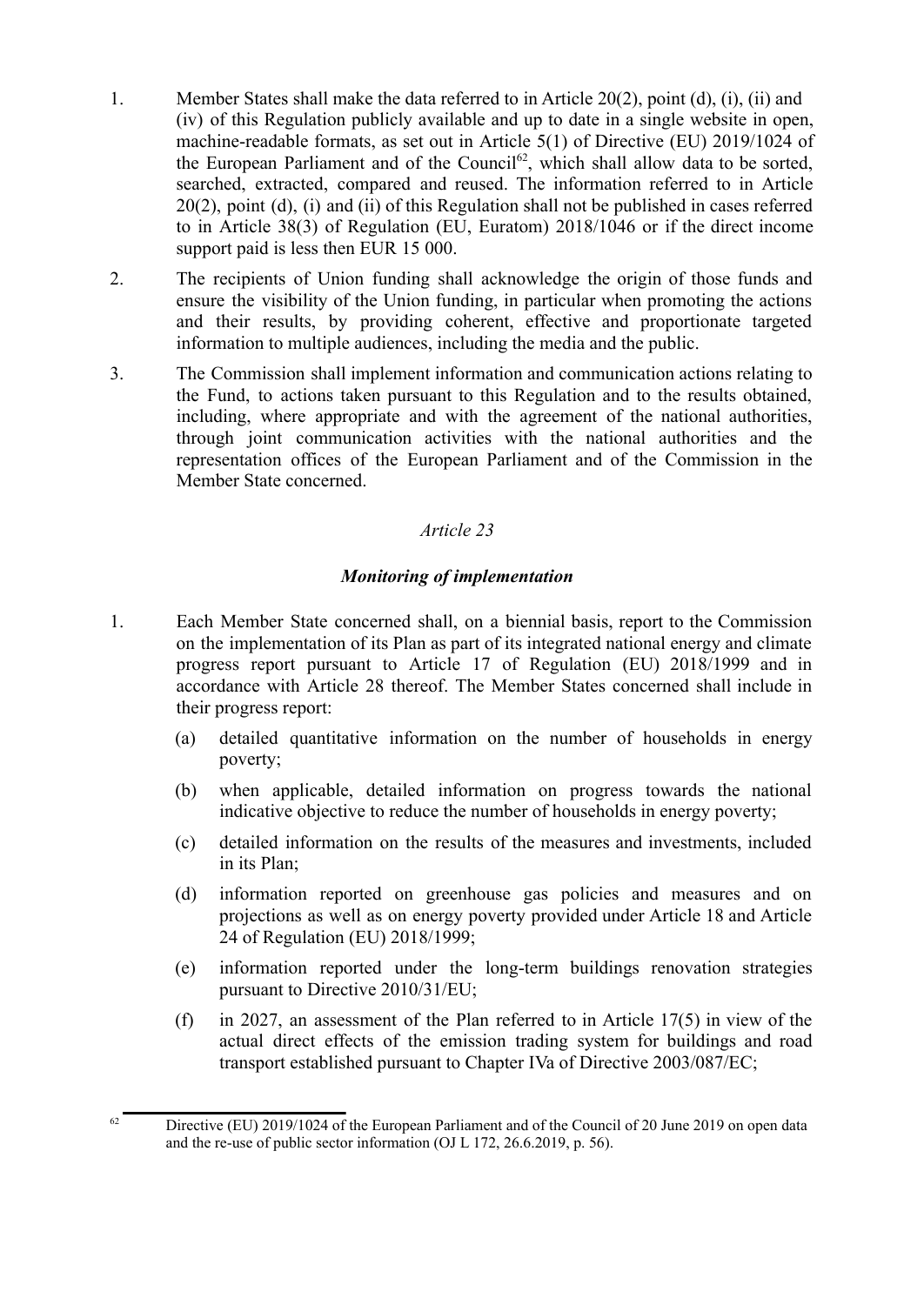- (g) information on changes of its Plan in accordance with Article 17.
- 2. The Commission shall monitor the implementation of the Fund and measure the achievement of its objectives. The monitoring of implementation shall be targeted and proportionate to the activities carried out under the Fund.
- 3. The performance reporting system of the Commission shall ensure that data for monitoring the implementation of the activities and results are collected efficiently, effectively and in a timely manner. To that end, proportionate reporting requirements shall be imposed on recipients of Union funding.
- 4. The Commission shall be empowered to adopt delegated acts in accordance with Article 25 to supplement this Regulation in order to set out the common indicators to be used for reporting on the progress and for the purpose of monitoring and evaluation of the Fund towards the achievement of the objectives set out in Article 1.

# CHAPTER V FINAL PROVISIONS

# *Article 24*

# *Evaluation and review of the Fund*

- 1. By 1 July 2028, the Commission shall provide the European Parliament, the Council, the European Economic and Social Committee and the Committee of the Regions with an evaluation report on the implementation and functioning of the Fund.
- 2. By 31 December 2033, the Commission shall provide the European Parliament, the Council, the European Economic and Social Committee and the Committee of the Regions with an independent *ex post* evaluation report.
- 3. The evaluation report shall, in particular, assess to which extent the objectives of the Fund laid down in Article 1 have been achieved, the efficiency of the use of the resources and the Union added value. It shall consider the continued relevance of all objectives and actions set out in Article 6 in light of the impact on greenhouse gas emissions from the emission trading system for buildings and road transport pursuant to Chapter IVa of Directive 2003/87/EC and from the national measures taken to meet the binding annual greenhouse gas emission reductions by Member States pursuant to Regulation (EU) 2018/842 of the European Parliament and of the Council<sup>63</sup>. It shall also consider the continued relevance of the financial envelope of the Fund in relation to possible developments concerning the auctioning of allowances under the emission trading system for buildings and road transport pursuant to Chapter IVa of Directive 2003/87/EC and other relevant considerations.
- 4. Where appropriate, the evaluation report shall be accompanied by a proposal for amendments to this Regulation.

<sup>&</sup>lt;sup>63</sup> Regulation (EU) 2018/842 of the European Parliament and of the Council of 30 May 2018 on binding annual greenhouse gas emission reductions by Member States from 2021 to 2030 contributing to climate action to meet commitments under the Paris Agreement and amending Regulation (EU) No 525/2013 (OJ L 156, 19.6.2018, p. 26-42).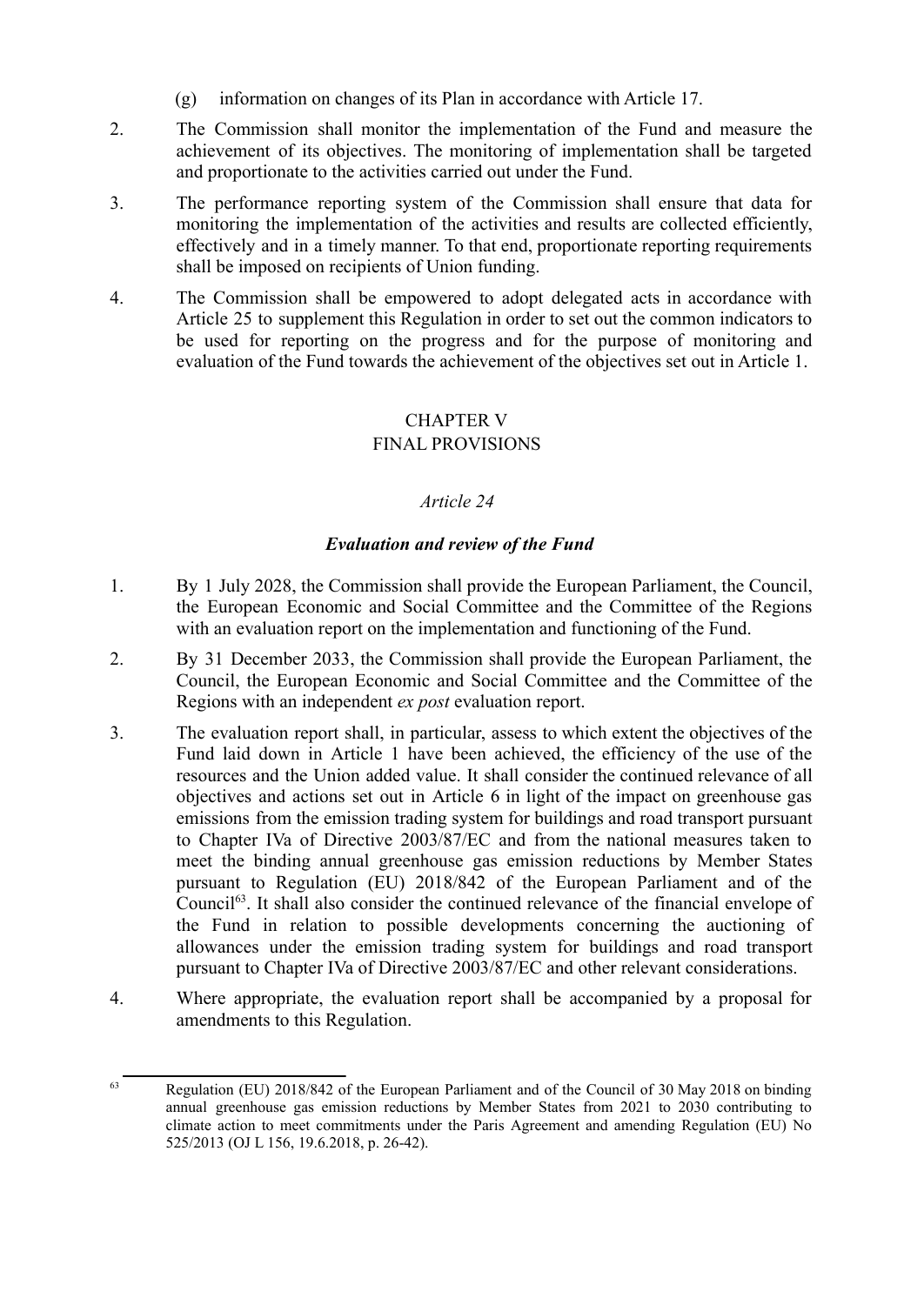5. The ex post evaluation report shall consist of a global assessment of the Fund and shall include information on its impact.

### *Article 25*

# *Exercise of delegation*

- 1. The power to adopt delegated acts shall be conferred on the Commission subject to the conditions laid down in this Article.
- 2. The power to adopt delegated acts referred to in Article 23(4) shall be conferred on the Commission for an indeterminate period of time.
- 3. The delegations of power referred to in Article 23(4) may be revoked at any time by the European Parliament or by the Council. A decision to revoke shall put an end to the delegation of the power specified in that decision. It shall take effect on the day following the publication of the decision in the Official Journal of the European Union or at a later date specified therein. It shall not affect the validity of any delegated acts already in force.
- 4. Before adopting a delegated act, the Commission shall consult experts designated by each Member State in accordance with the principles laid down in the Interinstitutional Agreement of 13 April 2016 on Better Law-Making.
- 5. As soon as it adopts a delegated act, the Commission shall notify it simultaneously to the European Parliament and to the Council.
- 6. A delegated act adopted pursuant to Article 23(4) shall enter into force only if no objection has been expressed either by the European Parliament or by the Council within a period of two months of notification of that act to the European Parliament and the Council or if, before the expiry of that period, the European Parliament and the Council have both informed the Commission that they will not object. That period shall be extended by two months at the initiative of the European Parliament or of the Council.

# *Article 26*

# *Entry into force*

This Regulation shall enter into force on the twentieth day following that of its publication in the Official Journal of the European Union.

It shall apply from the date by which the Member States shall bring into force the laws, regulations and administrative provisions necessary to comply with Directive (EU) [yyyy/nnn] of the European Parliament and the Council<sup>64</sup> amending Directive 2003/87/EC as regards Chapter IVa of Directive 2003/87/EC.

<sup>64</sup> [Directive (EU) yyyy/nnn of the European Parliament and of the Council…. (OJ …..).] [Directive amending Directive 2003/87/EC]